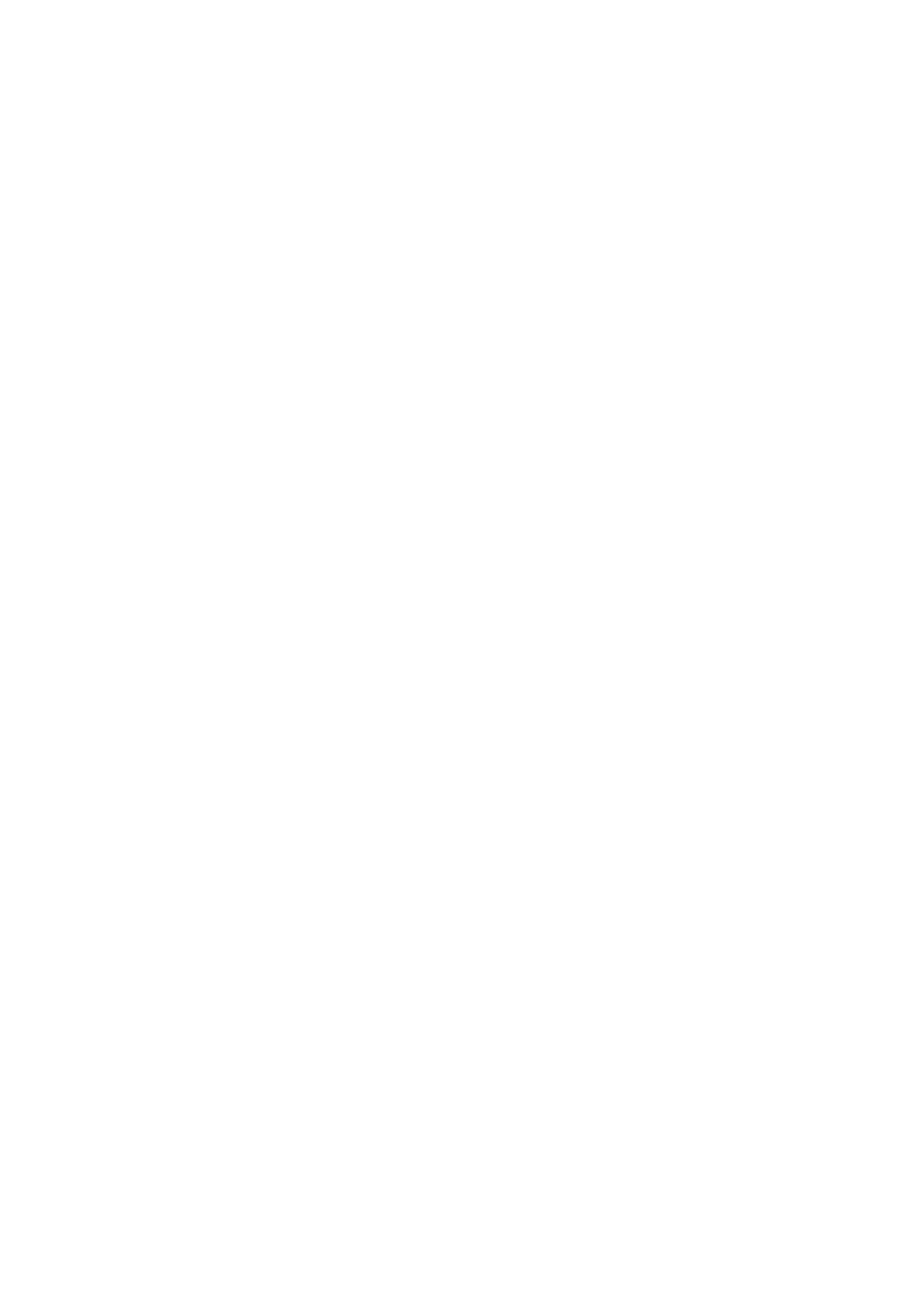# Contemporary East Asia and the Confucian Revival

Edited by

Jana S. Rošker and Nataša Visočnik

Cambridge **Scholars** Publishing

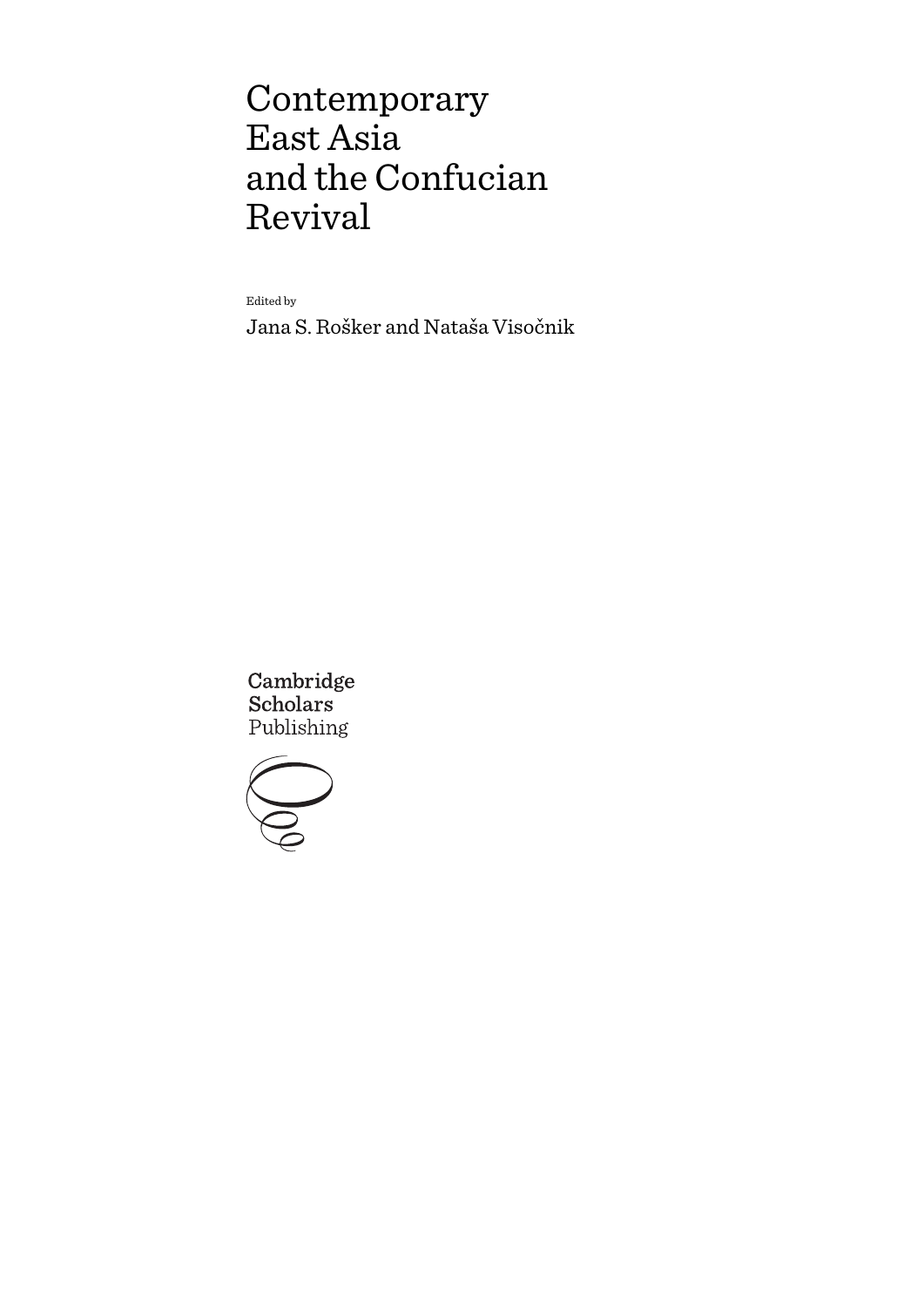Contemporary East Asia and the Confucian Revival

Edited by Jana S. Rošker and Nataša Visočnik

Specialized proofreading by Maja Veselič

This book first published 2015

Cambridge Scholars Publishing

Lady Stephenson Library, Newcastle upon Tyne, NE6 2PA, UK

British Library Cataloguing in Publication Data A catalogue record for this book is available from the British Library

Copyright © 2015 by Jana S. Rošker, Nataša Visočnik and contributors

All rights for this book reserved. No part of this book may be reproduced, stored in a retrieval system, or transmitted, in any form or by any means, electronic, mechanical, photocopying, recording or otherwise, without the prior permission of the copyright owner.

ISBN (10): 1-4438-8103-1 ISBN (13): 978-1-4438-8103-6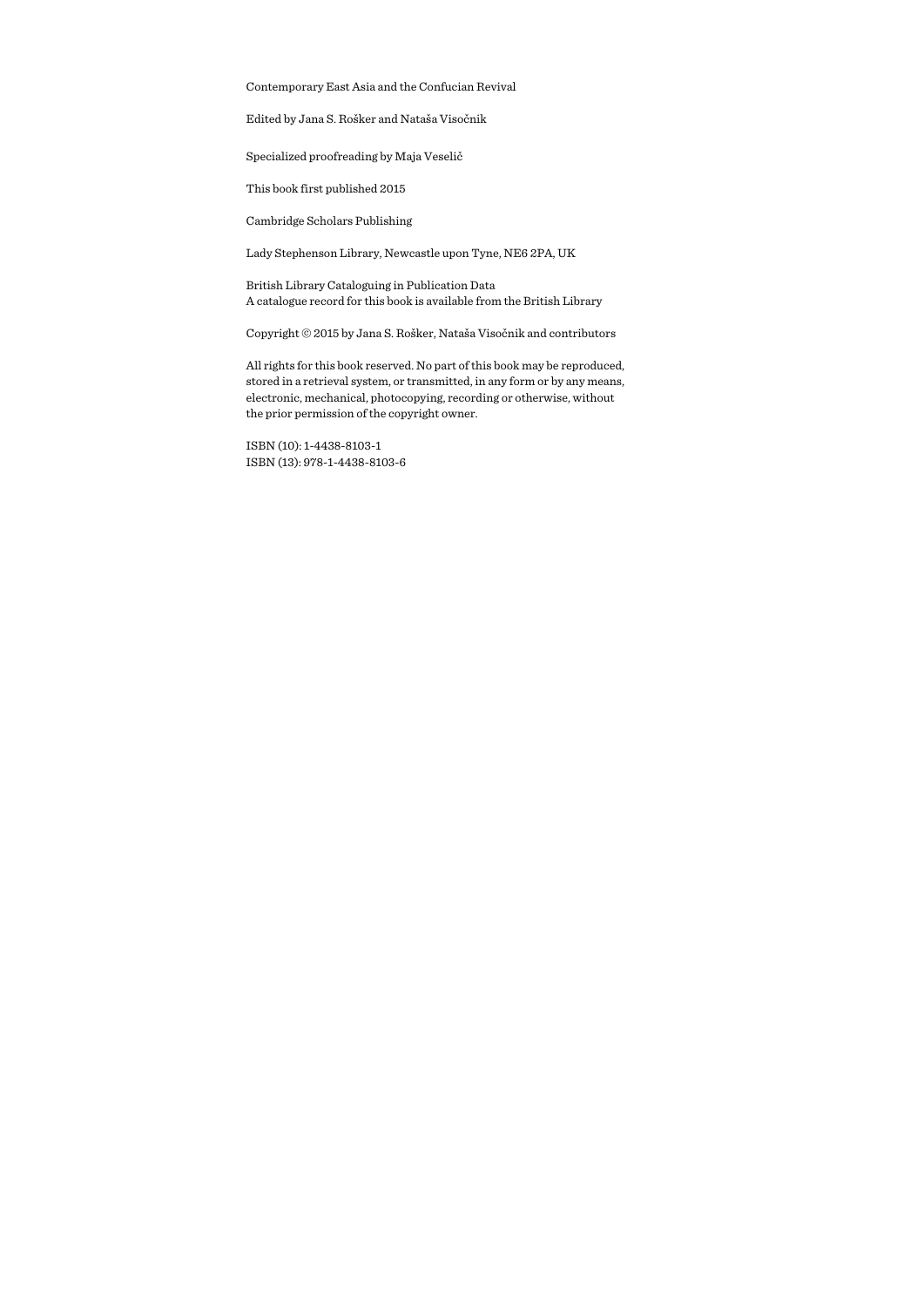## TABLE OF CONTENTS

| The Confucian Revival and "Different Models of Modernity"<br>Jana S. Rošker                                                       |
|-----------------------------------------------------------------------------------------------------------------------------------|
| Confucianized Rationality: Some Reflections on East Asian, Wisdom,<br>and Science<br><b>Bart Dessein</b>                          |
| <b>Confucian Concepts, Ideas And Ideologies</b>                                                                                   |
| Kangaku, kogaku, kokugaku, rangaku: Reinterpretations of Confucianism<br>in the Nation Building Process in Japan<br>Luka Culiberg |
| Zhang Taiyan and "National Studies"<br>Hans Kuehner                                                                               |
| Xu Fuguan's Comparison of the Concept you in Zhuangzi's and Kongzi's<br>Aesthetics<br>Téa Sernelj                                 |
| Mou Zongsan's Negation of the Moral Self: A New Dialectical Model?<br>Jana S. Rošker                                              |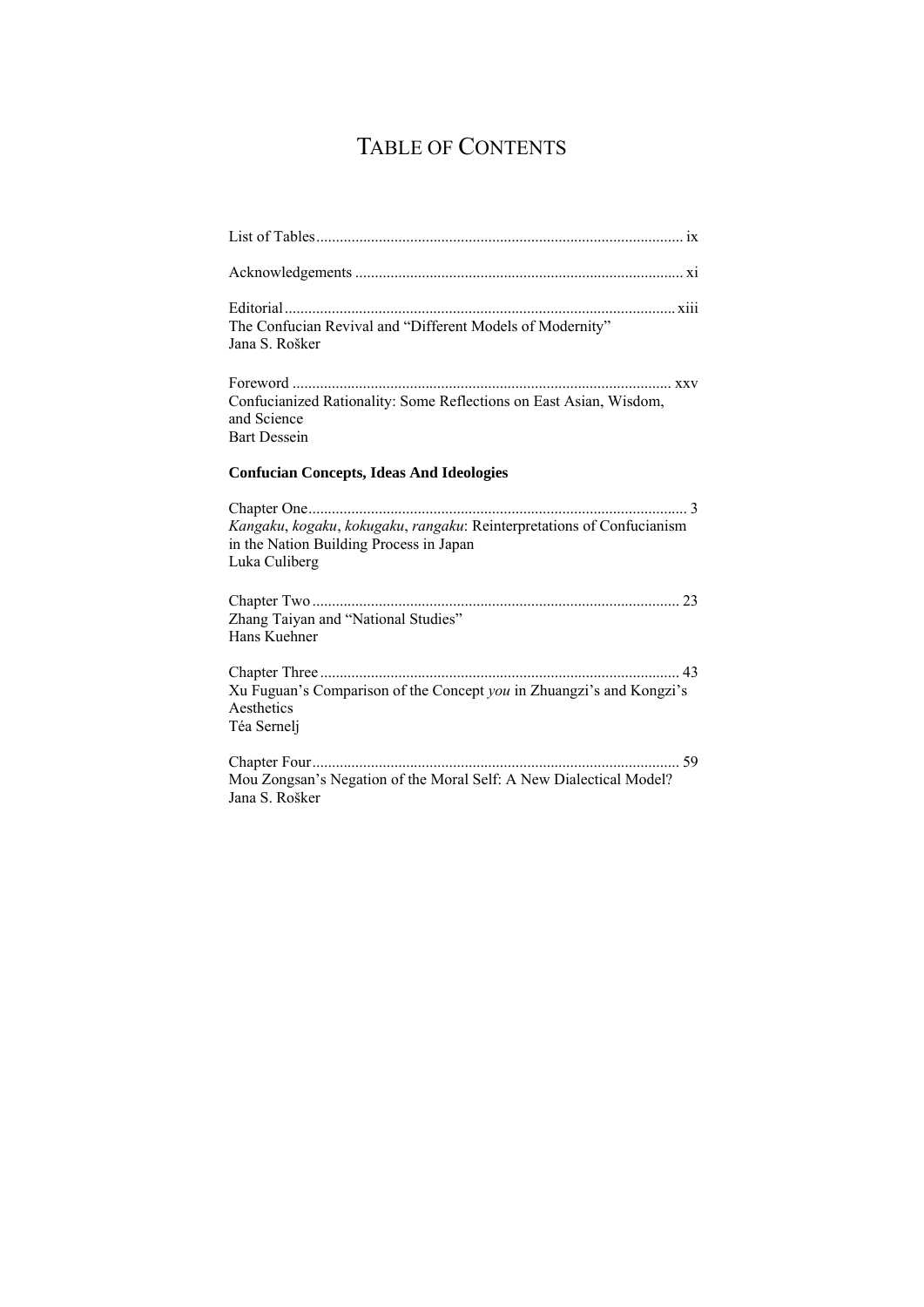### **Confucius and the World**

| Carving Out a Role for a Confucian China on the World Stage<br>Jyrki Kallio                                                                        |  |
|----------------------------------------------------------------------------------------------------------------------------------------------------|--|
| Peace as Evenness? Reflections on the Peaceful Development Doctrine                                                                                |  |
| and Their Classical References<br>Helena Motoh                                                                                                     |  |
|                                                                                                                                                    |  |
| Confucius in Brazil: An Epistemological (and Historical) Problem<br>André Bueno                                                                    |  |
|                                                                                                                                                    |  |
| Confucian Ideologies in the Modern Japanese State Formation<br>Nataša Visočnik                                                                     |  |
| <b>Confucianism in the People's Republic of China</b>                                                                                              |  |
| Weaving Confucianism into the Official Party Discourse: From Hu<br>Jinatao's "Harmonious Society", to Xi Jinping's Communist junzi<br>Mugur Zlotea |  |
|                                                                                                                                                    |  |
| In Search of Numbers and Substance: On a Current Confucian Revival<br>in the PRC<br>Ralph Weber                                                    |  |
| Contending for the Truth: Confucianism in the Contemporary PRC                                                                                     |  |
| Dessein Bart                                                                                                                                       |  |
| <b>Book Review</b>                                                                                                                                 |  |
|                                                                                                                                                    |  |
| Antigas leituras. Visões da china antiga                                                                                                           |  |
| Barbara Pihler Ciglič                                                                                                                              |  |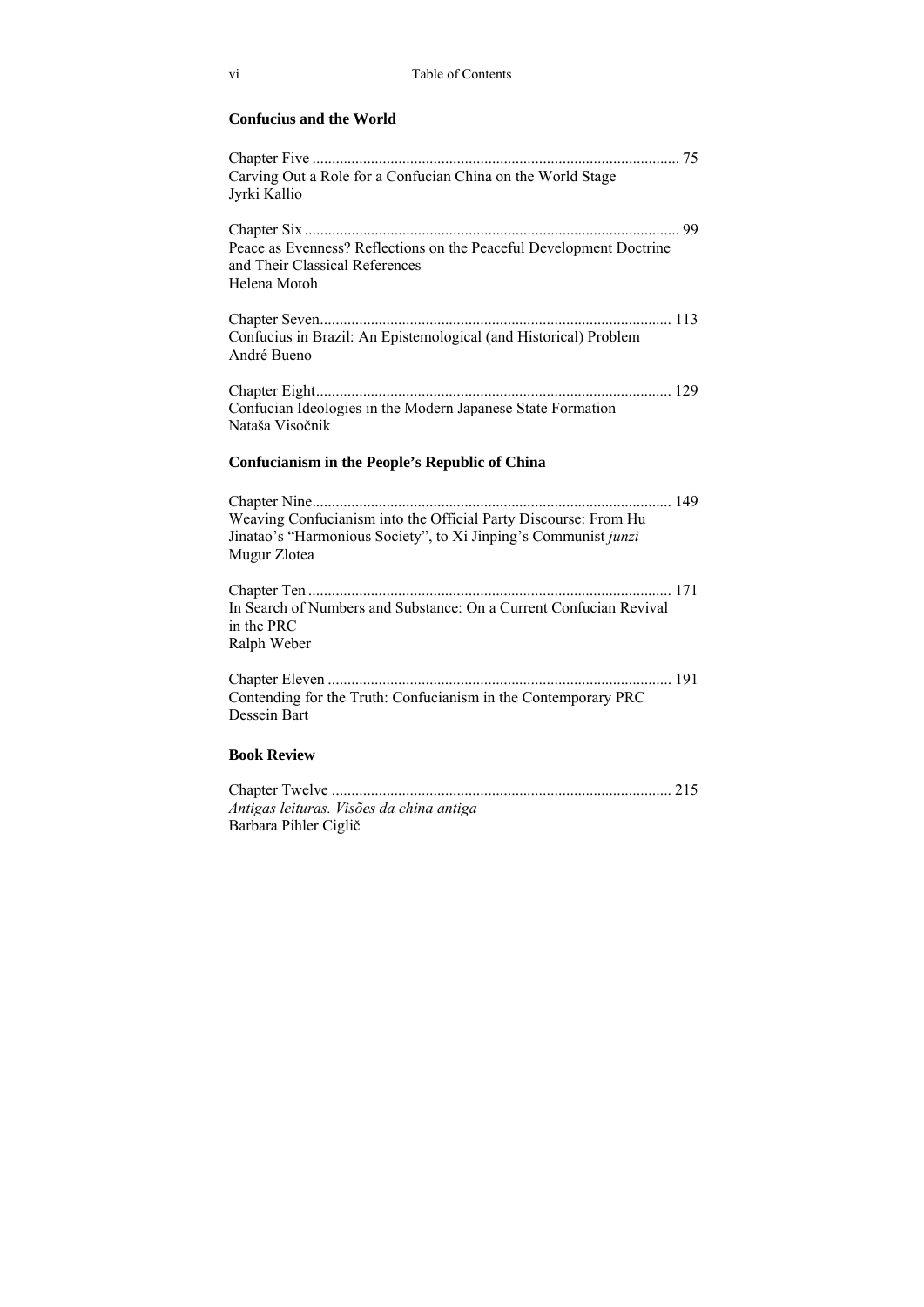| Contemporary East Asia and the Confucian Revival | $\cdot$ .<br><b>V11</b> |
|--------------------------------------------------|-------------------------|
|                                                  |                         |
|                                                  |                         |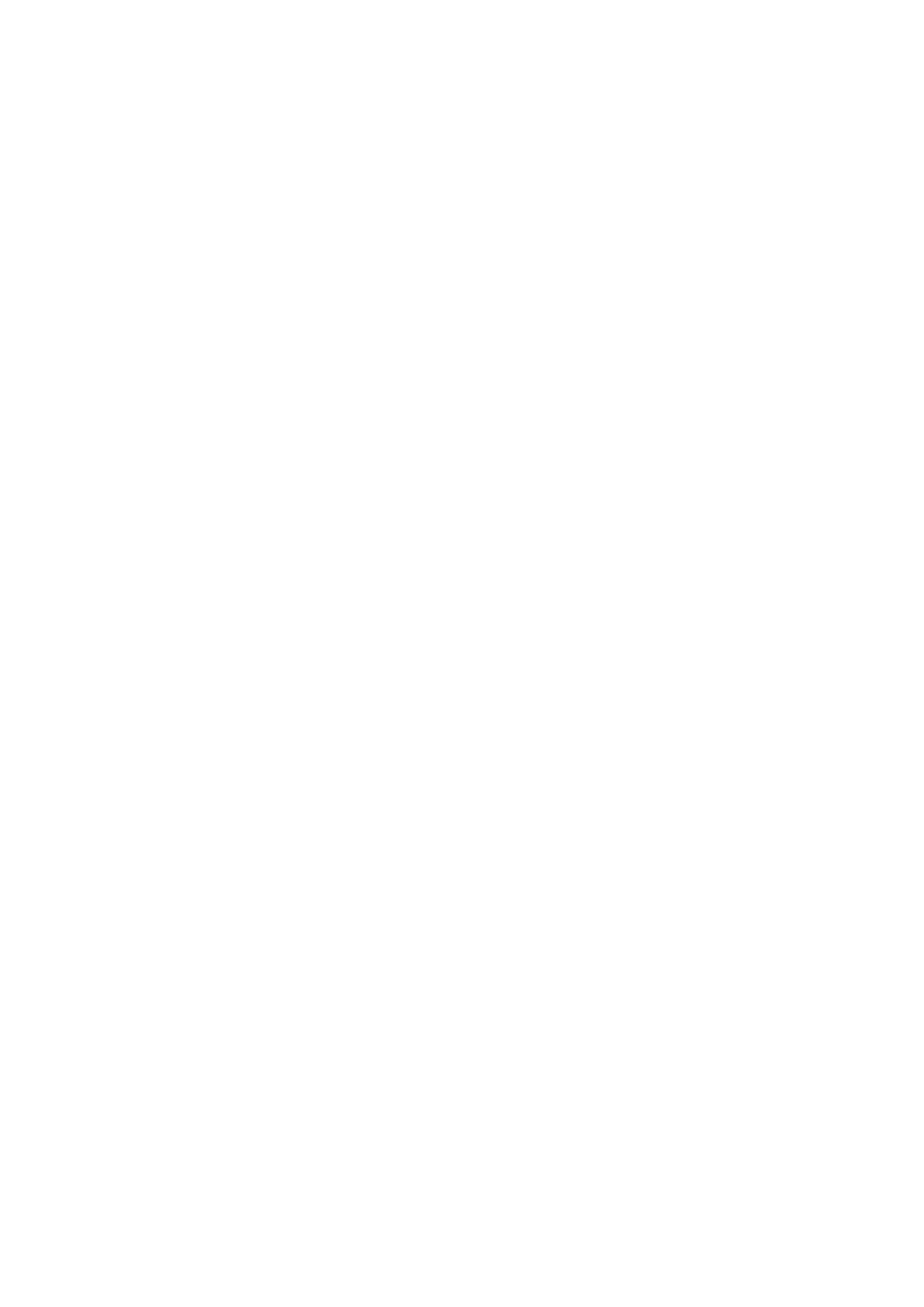## LIST OF TABLES

Table 11-1: Philosophical concepts and their political arrangements…202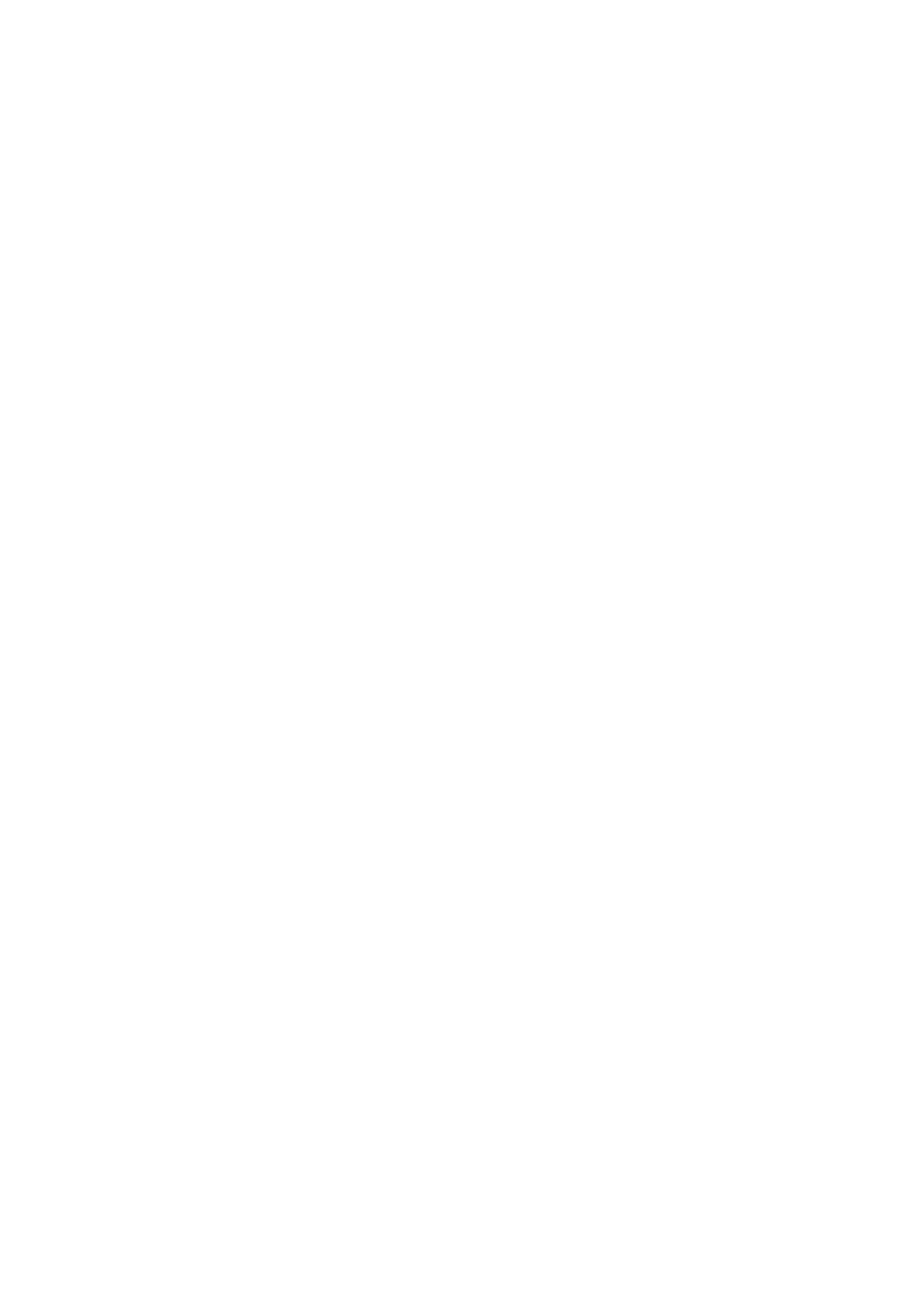## ACKNOWLEDGMENTS

The editors would like to express their sincere gratitude to the Taiwanese Chiang Ching-Kuo Foundation for International Scholarly Exchange and the National Slovene Research Agency (ARRS) for their generous support during the research, proof reading and editorial work on this book. We would also like to thank our colleagues at the Department of Asian Studies at the Faculty of Art, University of Ljubljana, who provided the insight, expertise and understanding which proved to be of great assistance in our work.

Last, but not least, we wish to thank all the authors in the present anthology, for it would be impossible to complete this publication without their cooperation.

Jana S. Rošker and Nataša Visočnik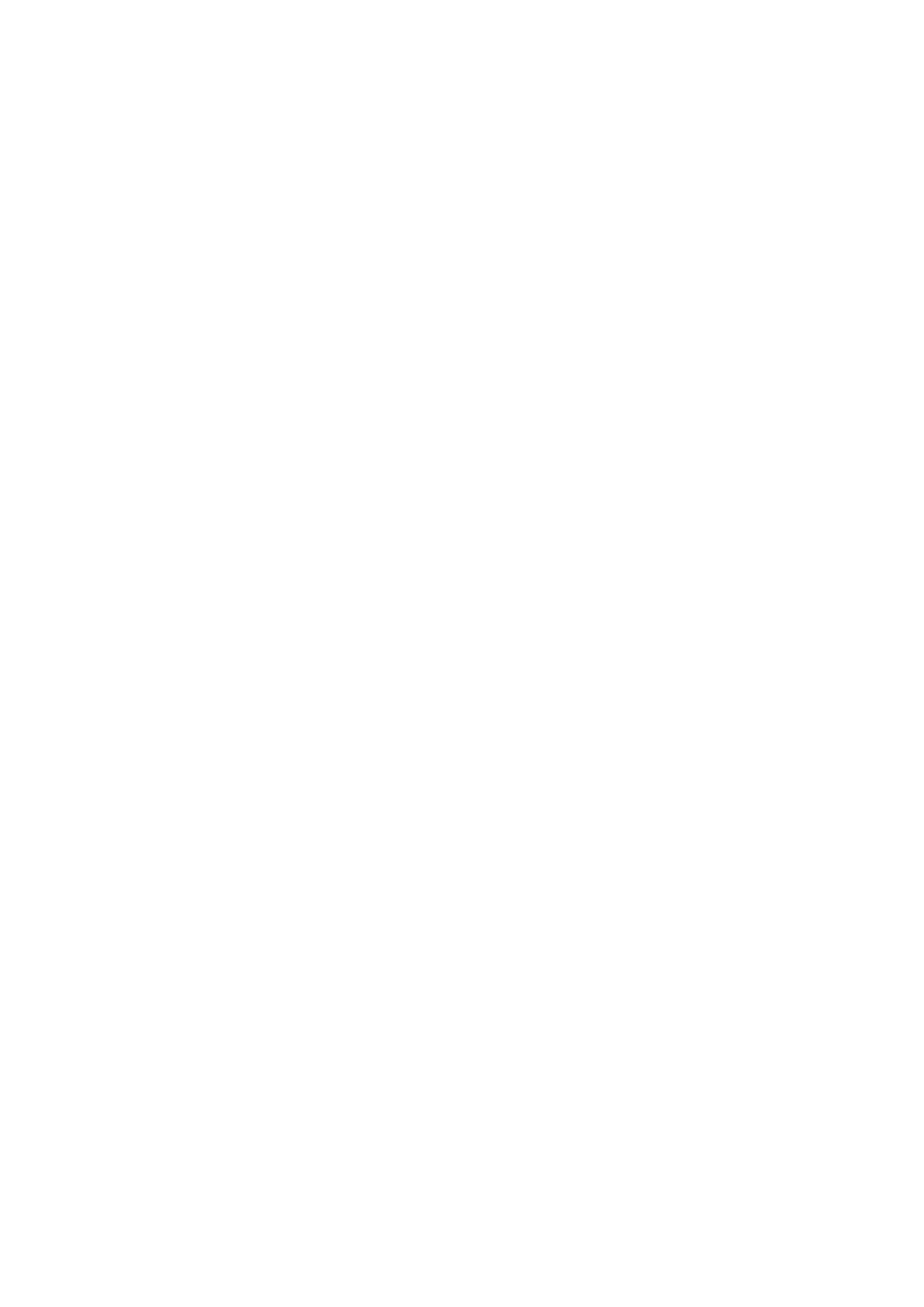## EDITORIAL

## THE CONFUCIAN REVIVAL AND "DIFFERENT MODELS OF MODERNITY"

## JANA S. ROŠKER

The Confucian revival is a current East Asian phenomenon that is defined as the search for a synthesis between Western and traditional East Asian thought and is aimed at elaborating the system of ideas and values capable of resolving the social and political problems of modern globalized societies. In order to create a model of modernization that would not be confused or simply equated with "Westernization", theoreticians and ideologists who belong to this stream of thought attempted (and continue to do so) to revive "traditional Confucian" values and reconcile them with the demands of the current era (see Tu 2014).

Western modernization theories established an intellectual tradition that has explained the relation between tradition and modernity in a very specific way that has remained predominant to the present date. In spite of their diversity, they share the idea that "traditional" and "modern" societies constitute two systems of interrelated variables. In their frequent reformulations of the contrast between tradition and modernity, transition was conceived as a process that causes the first to decline and the latter to rise (Bendix 1967, 307–8). Within this framework these theories have typically operated with a "before and after" model (ibid., 309) of the society under consideration. In this model "traditional" and "modern" social structures were distinguished by two sets of dichotomous attributes, and individual societies were classified as more or less "modern" according to the degree to which they exhibited one set of attributes rather than another. Hence, in this framework, "tradition" and "modernity" are widely used as polar opposites in the linear theory of social change. However, as Gusfield (1967, 351) clearly showed, the relations between tradition and modernity do not necessarily involve conflict, exclusiveness,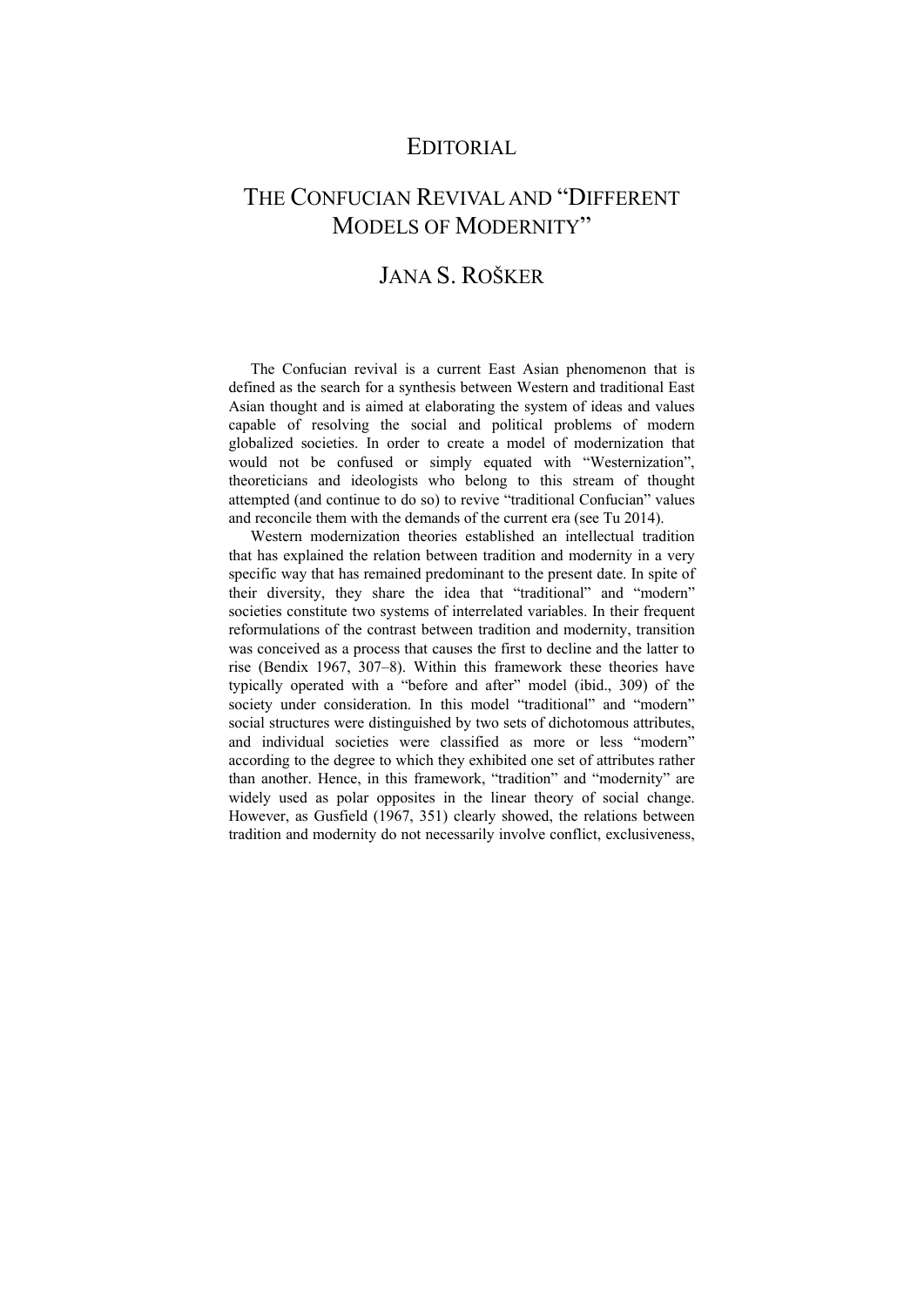or displacement. In other words, the modern does not necessarily weaken the traditional. Both, tradition and modernity, form the grounds for movements and ideologies in which bipolar oppositions are converted into aspirations. However, as Gusfield (1967, 351) pointed out, traditional forms may supply support for, as well as against, change.

Thus, the idea of change in contemporary new nations and economically growing societies in Eastern Asia has been seen as one that involves a linear movement from traditional past towards highly modernized future. An important supposition in this bipolar model of change is that the existing institutions and values that form the "content" of tradition, are impediments to changes and have thus to be understood as obstacles to modernization (ibid.).

Following these ideas, most Western modernization theories have also assumed that Confucianism would have to be abandoned if East Asia wanted to develop a dynamic modern society. Marx and other classical theorists of modernity claimed that traditional Chinese culture was impervious or even inimical to modernization. Max Weber's famous thesis that the Protestant ethic was an essential factor in the rise and spread of modernization represents a contrast to the notion that has gradually emerged over the last two decades in East Asia, and which argues that societies based upon the Confucian ethics may, in many ways, be superior to the West in achieving industrialization, affluence and modernization (Rošker 2013, 22). Weber wrote extensively on Asia, especially China and India, and in his writings he concluded that Asian cultural and philosophical or religious traditions were ill-suited to modernization (Makeham 2003, 33). In order to examine whether such a Eurocentric view of modernity is still suitable, the present book is based upon the presumption, according to which modernization represents a complex process of social transitions that include both universal and culturally conditioned elements.

By providing new insights into the culturally conditioned structure of Asian societies, the book aims to contribute to the improvement of political, economic and cultural relations between "Western" and East Asian countries. In the twenty-first century East Asian societies have changed the map of progress: the balance of economic––and even political––power is shifting from the Euro-American to the Asian region. This shift leads to numerous issues connected to the transformations of material and ideological paradigms that do not merely define the development of Asian societies, but also have a strong influence on international relations. The strategic solutions to these problems need to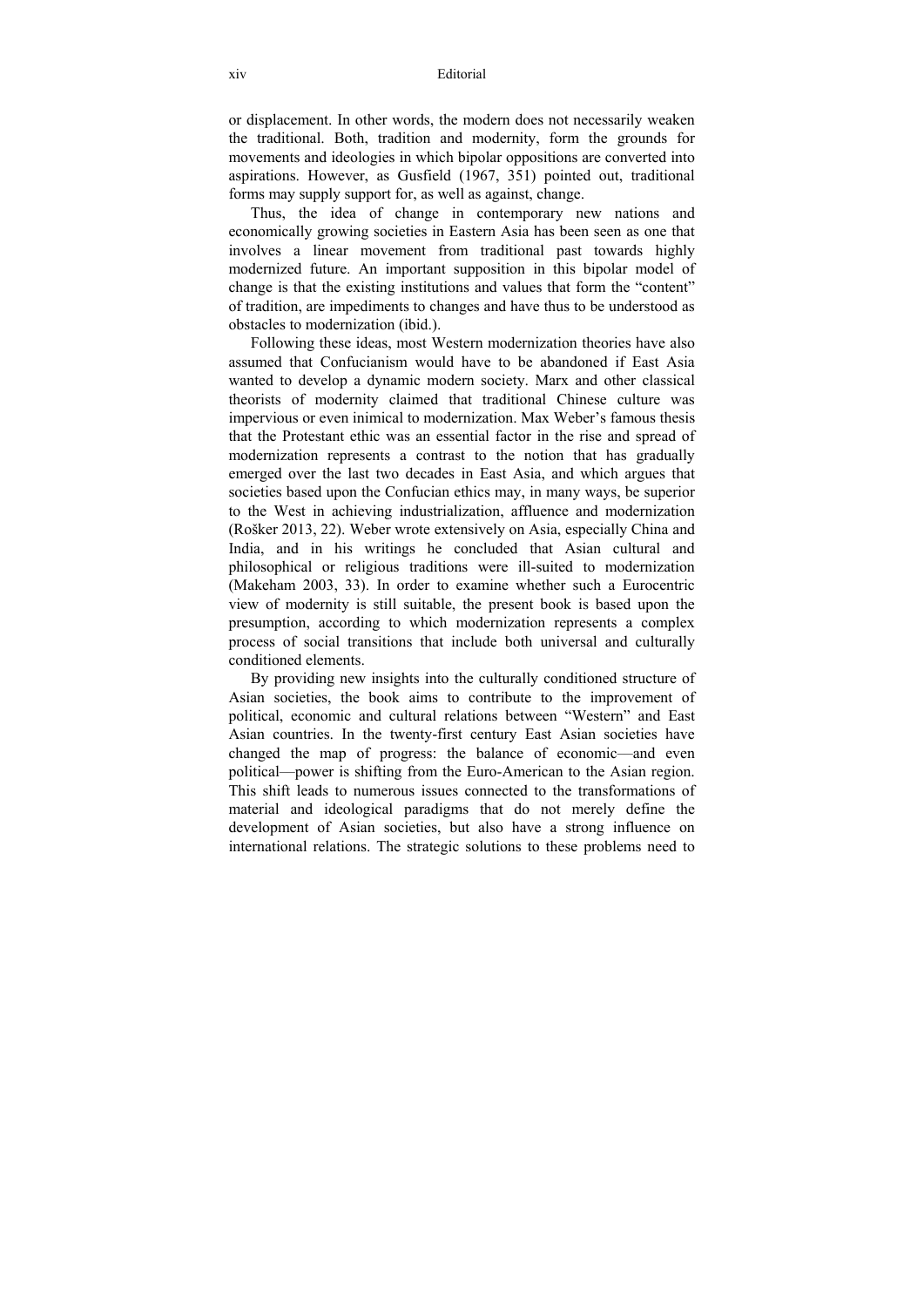consider the broader perspectives within the context of particular cultural backgrounds. They are not limited to economic and ecological issues, for they also include political and social roles of ideologies and culturally conditioned values, thus representing the axial epistemological and axiological grounds on which the most characteristic and enduring institutions of these societies rest. In Eastern Asia, Confucianism undoubtedly represents one of these foundations.

The so-called Confucian revival which saw the light of day at the break of the previous century and which is manifested in the philosophical stream of Modern Confucianism<sup>1</sup> is one of the most significant elements within the new Asian modernization ideologies (Li 1996, 544). The representatives of this stream of thought were (and still are) generally convinced that the successful development of modern East Asian societies was primarily due to the specific modernization model, known as "Confucian capitalism" (e.g. Kahn 1979; Vogel 1979). This model is characterized by a strong state leadership with a well-developed administrative structure, a hierarchical social structure with a well-developed network of social relations, and an emphasis on education. It also stresses virtues such as diligence, reliability and persistence together with cooperation, loyalty and a strong sense of affiliation with one's community or organization (ibid.).

In order to acquire a more coherent understanding of the East Asian Confucian revival, its social functions in the modernization process and its theories, the present anthology clearly refutes the idea that it represents a monolithic theoretical formation. On the contrary, the multifarious contributions in this book include a wide range of theoretical discourses based on a tradition that is already very complex and heterogeneous.

This crucial idea has been elaborated already in Bart Dessein's foreword to this publication. In this essay, the role of the "modernized" (i.e. rationalised) Confucian system of thought has been positioned into the broader context of reflections that are linked to its relation to two aspects of philosophy––wisdom and science. Within this context, the development of the East Asian traditions is placed in opposition with the development of the European philosophical and scientific traditions. The author shows how and why our interpretations of these developments are thoroughly and necessarily linked to something we have to be aware of, namely our

 $\overline{a}$ 

<sup>&</sup>lt;sup>1</sup> In international Asian studies, this line of thought is often translated with a number of other names, ranging from *Neo-Confucianism* or *Contemporary* or *Modern Neo-Confucianism*, to *New Confucianism* and *Modern* or *Contemporary Confucianism.*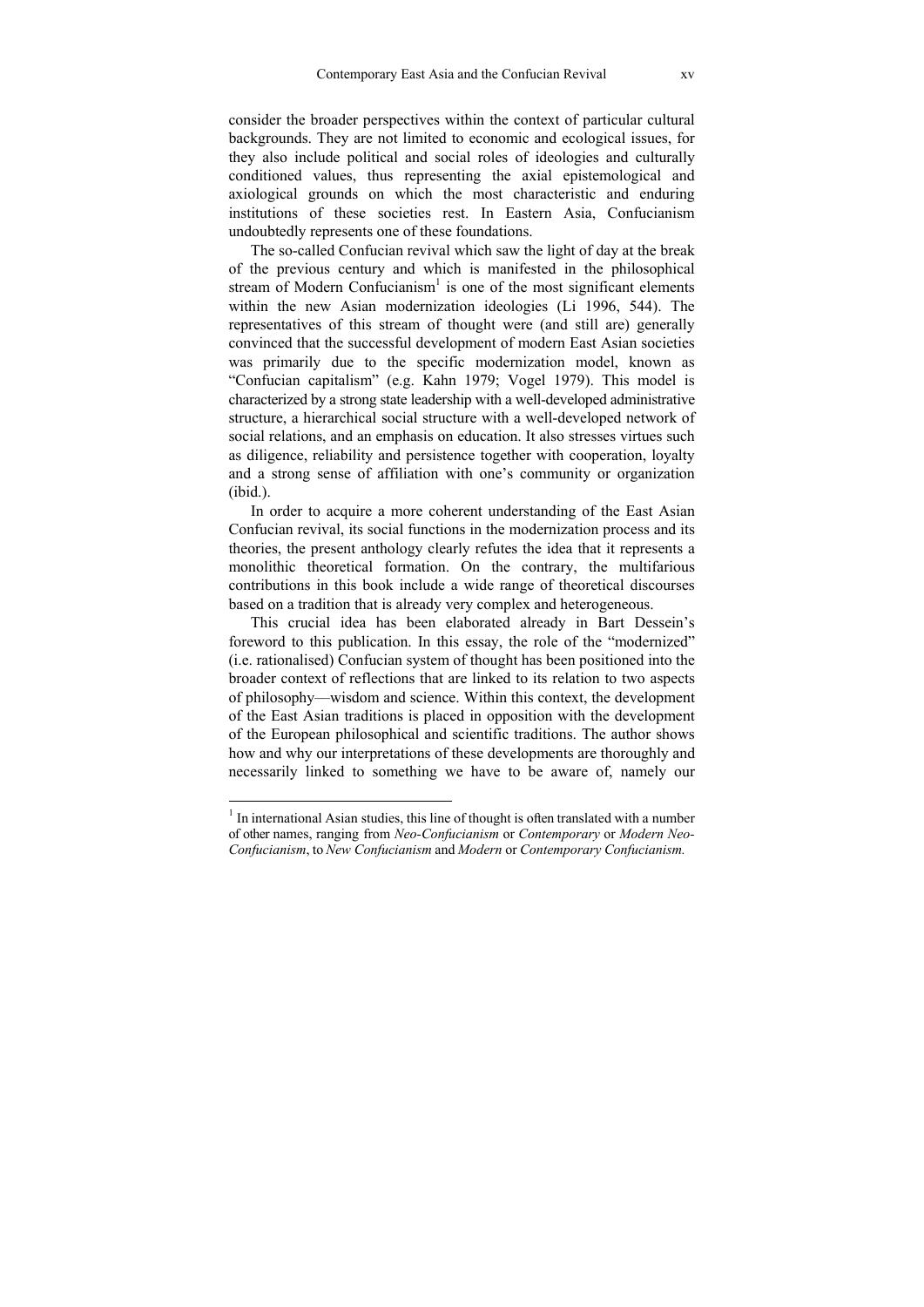#### xvi Editorial

attitude towards the relation between ourselves and the other. He emphasises that these interpretations should be the result of a rational inquiry, argumentation and dialogue and points out that such approaches are necessarily imbued with self-doubt in the sense of a permanent questioning of the prevailing interpretations of one's tradition.

In order to provide a broader picture of the Confucian revival, the present anthology not only examines the main philosophical approaches, ideas and methods, but also explores its political, social and ideological backgrounds and its connections to the ideological foundations of East Asian modernity. The geopolitical aspect is equally important. Hence one needs to take into account the economic and historical context when analysing a socially relevant idea. The Confucian revival is no exception; therefore we need to begin our examination of this philosophical line by recognizing that the trans-nationalization of capital also led to the universalization of capitalist production, which has thus become separated from its specifically European historical origins.

The central part of this book is divided into three sections, which include chapters connected to theories, methodologies and ideologies linked to Confucian teachings, chapters that elaborate on the relations between Confucianism and the global discourses, and, last but not least, chapters dealing with the role and position of Confucianism in the contemporary People's Republic of China.

The first section, entitled *Confucian Concepts, Ideas and Ideologies*, consists of four chapters.

The first two, written by Luka Culiberg and Hans Kuehner respectively, deal with the role of Confucian paradigms within the framework of the so-called "National Studies" or "National Learning" (*guoxue* in Chinese and *kokugaku* in Japanese) in the constitutional process of nation states in China and Japan respectively. In order to evaluate their possible impact upon the prevailing contemporary policies and ideologies, they analyze the central state building elements of Confucianism and interpret them within historical Chinese and Japanese socio-political contexts.

In his essay, Luka Culiberg introduces the role of the modified Neo-Confucian axiology in the formation process of the new Japanese nationstate during the final years of the Tokugawa regime. He shows that this pre-modern Confucian discourse was a complex network of philosophical currents. However, although the new Meiji state, which was born from this transitional process, was a modern, industrial and capitalist society, which ideologically refuted traditional teachings, it actually remained inherently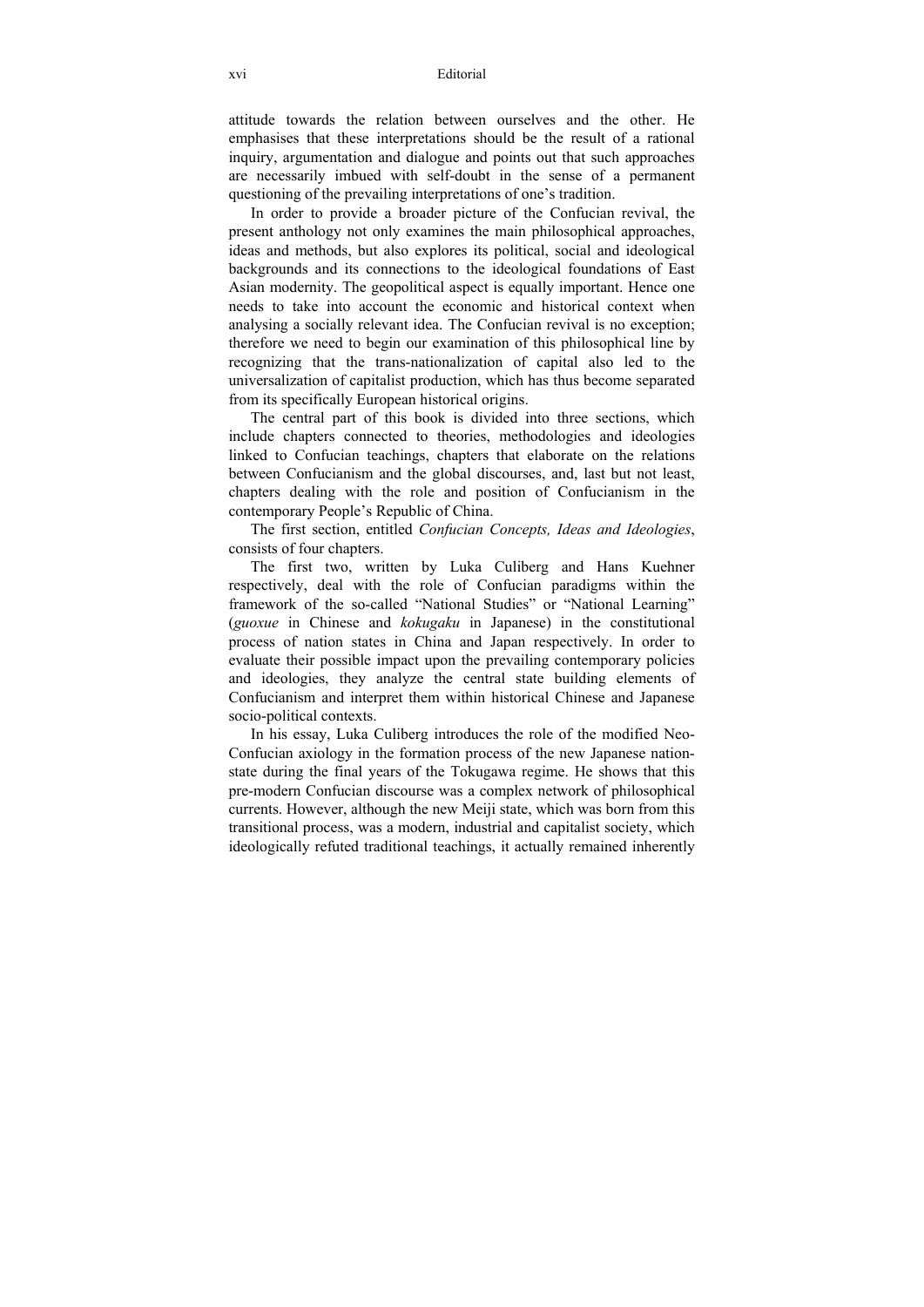Confucian. However, this type of inherent, almost "invisible" Confucianism was much more monolithic and formally orthodox than the previously predominant status-based, but also more flexible, contextual and situational system. This new, informal, yet more rigid network of values was perfectly capable of meeting the demands of Japanese modernity in which nationalism became the prevailing ideological narrative of the social reality.

The second chapter, written by Hans Kuehner, investigates the sinicized evolution of the central term of this modernized Confucianism, which is manifested in the notion of "National Studies" introduced from Japan to China at the break of the previous century––along with similar new terms denoting ideas such as "national essence", "nation" or "citizen". He investigates the so-called *guoxue* ("National Studies") movement, which was (and still is) promoted as a revival of China's intellectual heritage, focusing on the work of Zhang Taiyan (also known as Zhang Binglin, 1868–1936), who is commonly seen as one of the pioneers of this line of thought. He was an anti-Manchu activist who played an important role in the consolidation of the intellectual foundation of the modern Chinese state. In this sense, the early *guoxue* movement was a Chinese response to the crisis in the late nineteenth and early twentieth century. Kuehner introduces the historical background and the conceptual development of this project, but points out that the *guoxue* fever which can be witnessed in present day China has not got a lot in common with Zhang's original version of this line of thought. The author shows how and why the contemporary revival of *guoxue* evolved into a comprehensive political and cultural project, while its original academic aims were pushed into the background.

The second part of this theoretical scope is devoted to the philosophical foundations of the Confucian revival. In this context, Téa Sernelj and Jana S. Rošker focus on two particular theoretical questions in the works of two different representatives of the so-called second generation of Taiwanese Modern Confucian theoreticians, namely Xu Fuguan and Mou Zongsan. These theoreticians saw the modernization process as a kind of world rationalization. In search of a new philosophical basis, they concentrated on issues connected to ontology which they came to know within the framework of Western ideas and philosophical systems. Generally they followed the premise according to which the questions of the innermost reality of the universe, the substance of being and the Absolute represent the very questions that determine the meaning of human life. As such, these questions are essential for the establishment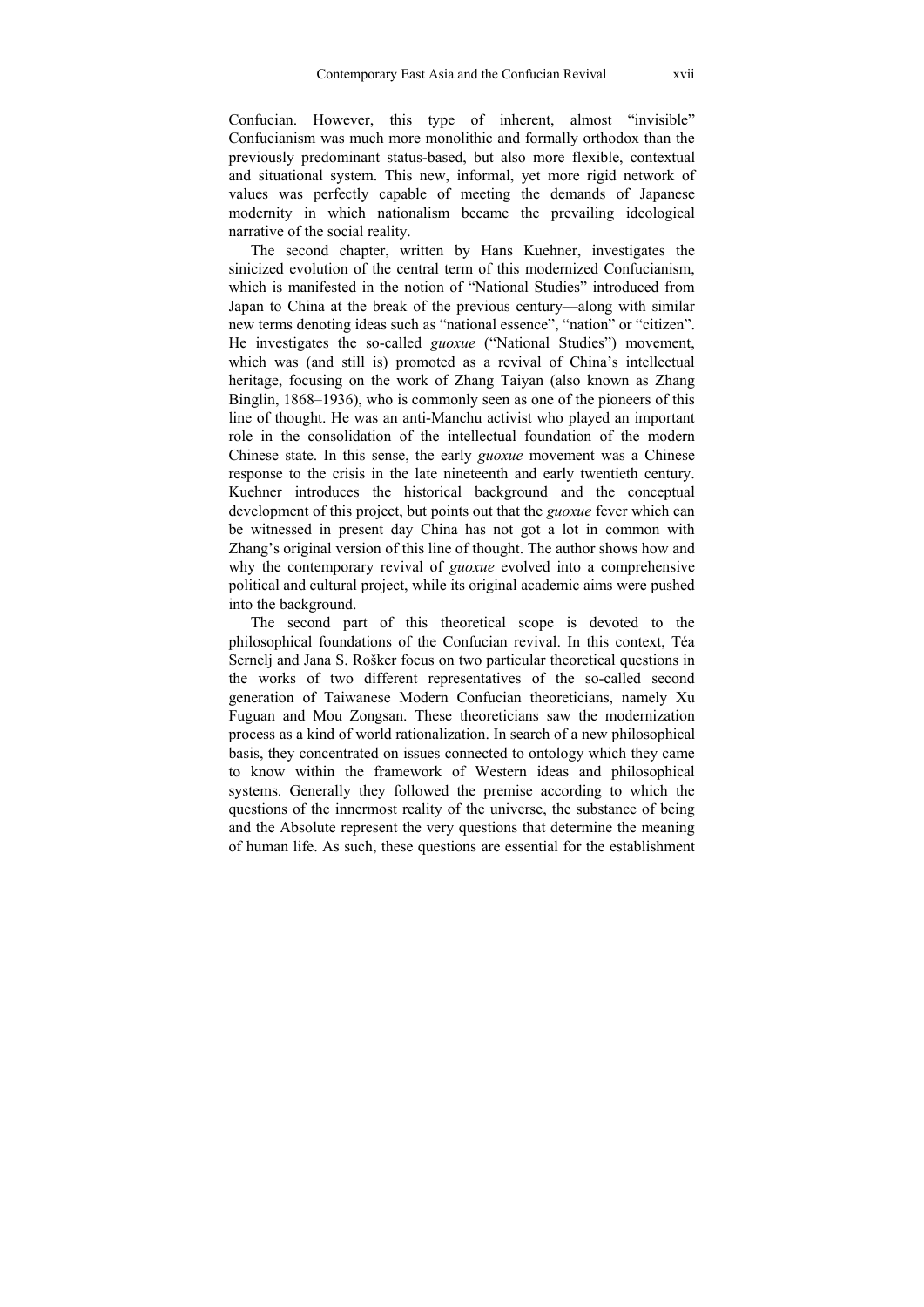of a new, modern society, as well as for the preservation of an integrated, un-alienated cultural and personal identity of individuals in China.

Within this context, Téa Sernelj examines the intellectual influence of Xu Fuguan (1902/1903–1982), an excellent essay writer, who also excelled with his broad knowledge on the development of ancient Chinese society, especially as concerns its political, spiritual, and cultural characteristics. Once she introduces the central concepts of his philosophy (*youhuan yishi*, concerned consciousness and *tiren*, bodily recognition), she focuses on their connections to his interpretation of the notion of *you* (wandering at ease) which can be found in Daoist (Zhuangzi), as well as Confucian (Kongzi) discourses. Through this analysis the author points out that Xu tried to establish a philosophical ground for a specific East Asian modernization. He ascertained that although Western modernism and postmodernism strived to liberalize the individual's spirit, traditional philosophy and its aesthetic view of life and creativity provided a far more profound and sophisticated background for such freedom. Since he saw art as one of the fundamental pillars of society, he considered such aesthetic views to be more beneficial for the establishment of a harmonious modern society than creativity which is predominantly based upon the individual's free will

In her contribution, Jana S. Rošker critically illuminates the new dialectical model proposed by Mou Zongsan (1909–1995), an innovative theoretician and one of the most important Confucian philosophers between 1980 and the time of his death. In Modern Confucian discourses the establishment of a free and autonomous subject seemed to represent a crucial precondition for modernization. Nevertheless, as Mou believed that Chinese modernization cannot be equated with Westernization, he wanted to establish a specifically Chinese form of an autonomous subject. In order to achieve this goal he proceeded from a dialectical self-negation of the traditional Confucian concept of moral self. Through a critical analysis of this model, the author points out its inconsistencies and proposes a methodological improvement which could be achieved by incorporating the classical Chinese principle of correlativity or complementarity, which could lead to a truly dynamic model, possibly surpassing the limitations of classical European dialectics.

While the chapters in the first part are mainly linked to issues regarding the specific problems in East Asian modernization, the second part attempts to elaborate on its broader geopolitical context. Bearing in mind East Asia's important role in this world, the book also aims to expose the function of its cultural heritages for the contemporary world.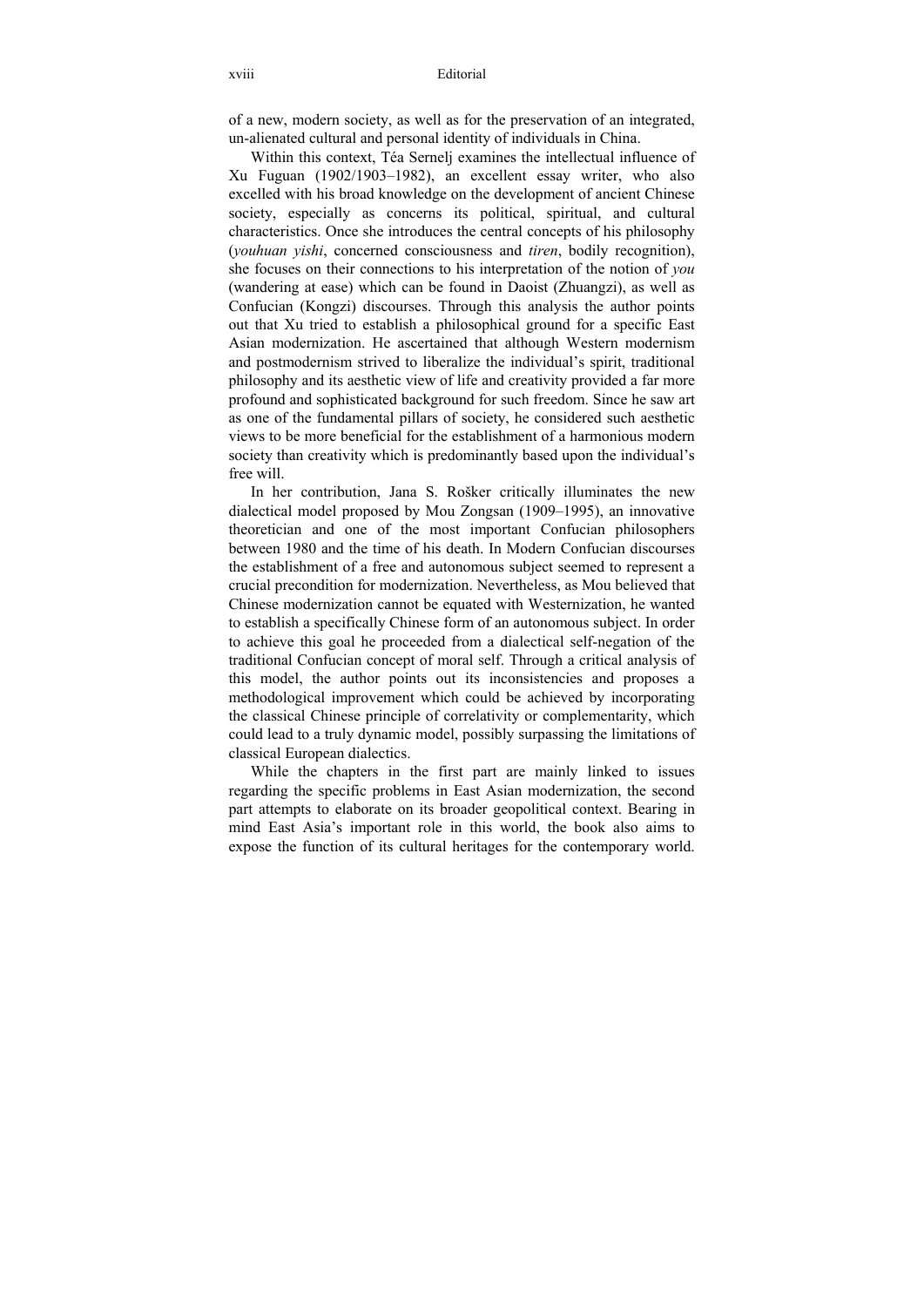For, as Allan T. Wood (2010, 287) wrote, we are currently living in the dawn of a new world of challenges in human experience. In the past, whatever we did—good or bad, right or wrong—was confined within relatively narrow geographic limits.

We could slaughter each other and poison our environment on a local scale without fear of global consequences. Because of the prodigious growth of our military and industrial technology, however, those days are rapidly coming to an end. Whether one talks about climate change, atmospheric pollution, nuclear proliferation, disease, crime, terrorism, biodiversity, energy and water shortages, poverty, human trafficking, or genetic manipulation, the problems we face as a human family cannot be addressed effectively within the borders of individual nations. The old atomistic, mechanistic, and analytic worldview, which portrayed the world in strictly nominalist terms as consisting of parts with few or no intrinsic connections to each other and which dominated modern life ever since the Scientific Revolution is no longer adequate. (ibid.)

Now the problems are systemic, intercultural, interdependent, interdisciplinary, and interconnected. Hence, the second part, entitled *Confucius and the World* explores the possibilities (and failures) of a "cosmopolitan" Confucianism, and its role on the global scale. This part also consists of four contributions, each of which sheds light upon a different aspect of the main topic.

The first two contributions were written by Jyrki Kallio and Helena Motoh; the two authors address the different applications and (mis)uses of classical Confucian thought within the framework of the new liberal ideologies that have been constructed in contemporary China in order to fill up the prevailing "vacuum of values" in this complex society and enable it to assume its role within the network of contemporary international relations. The chapters investigate the modern reshaping of various central Confucian concepts such as *he* (harmony), *ping* (peace, balance), or *tianxia* (the world, all under heaven) from different angles; they analyze their original meanings and connotations and illuminate their semantic modifications which serve the ideological demands of the contemporary era in which China attempts to fulfil its role as one of the global superpowers.

André Buenos' essay also follows the presumption of the profound difference between the previously prevailing Marxist discourse and the contemporary social reality in the PR China. In order to paradigmatically illuminate the multifarious challenges of the relations between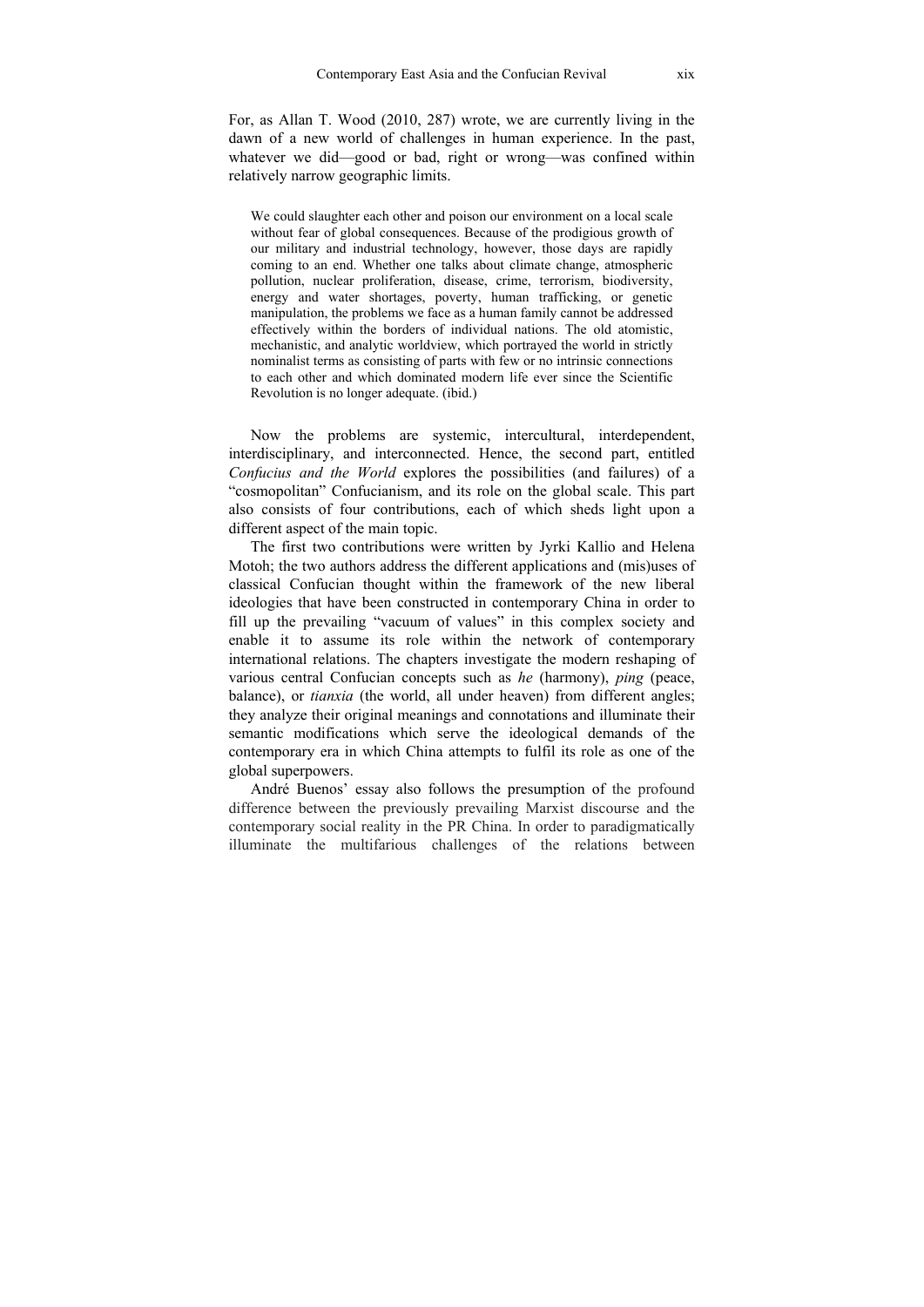#### xx Editorial

contemporary China and the world, the author introduces the historical development and crucial epistemological issues in the establishment and perception of Confucian studies in one of the most important Latin American countries, Brazil. He exposes several problems that are typical for the establishment of the new Sinologies in regions that have hitherto not been confronted with the urge to investigate China. As Confucius and the Confucian revival in Brazil remain reduced exclusively to the religious sphere, and the literary focus of the new Brazilian sinologists is restricted merely to the *Annalects*, they have not yet been able to create a more complete academic environment, in which it would be possible to philosophically analyze Confucianism. Similarly, there is no interest in translating other Confucian works, which indicates a serious limitation in the perspective. Due to this, the few Brazilian experts who are interested in China, generally prefer to study the current political model of "socialism with Chinese characteristics". Similar to numerous other new "China experts", Brazilian intellectuals have a strong tendency to believe that it is possible to understand China without studying its historical past, which is, according to the author, a serious mistake.

On the other hand, Nataša Visočnik's chapter investigates the relation between the Confucian thought heritage and the formation of Modern Japan. The author focuses on the period of transition between the textual and archaeological approach, at which she believes that the latter is of vital importance for the study of Japanese origins. The sense of national identity which started to appear during the Tokugawa era and that fully established itself in the Meiji period (1868–1912), was hence no longer limited to the elite. It was adopted by the leading ideologists and begun to function as the foundation stone for the modern national state. In this context, the author shows how the idea of the "family state" (*kazoku kokka*) came to life, and points out that this idea was based on the traditional concept of familism which was buttressed by Confucian ethics. In the period of modern state formation, the clan based family system that originally represented the foundation of social production and reproduction, was expanded to the nation as a whole. In this system, the imperial family was considered as the model for all Japanese families. The author concludes that in this way, the Japanese Confucian traditions of ancestor worship and the subordination of branch families to the main clan were integrated in order to achieve loyalty on a national scale.

The last part of the book deals with *Confucianism in the People's Republic of China*. This part is significant not only because Confucianism originated in China, but rather because, contrary to the predictions of its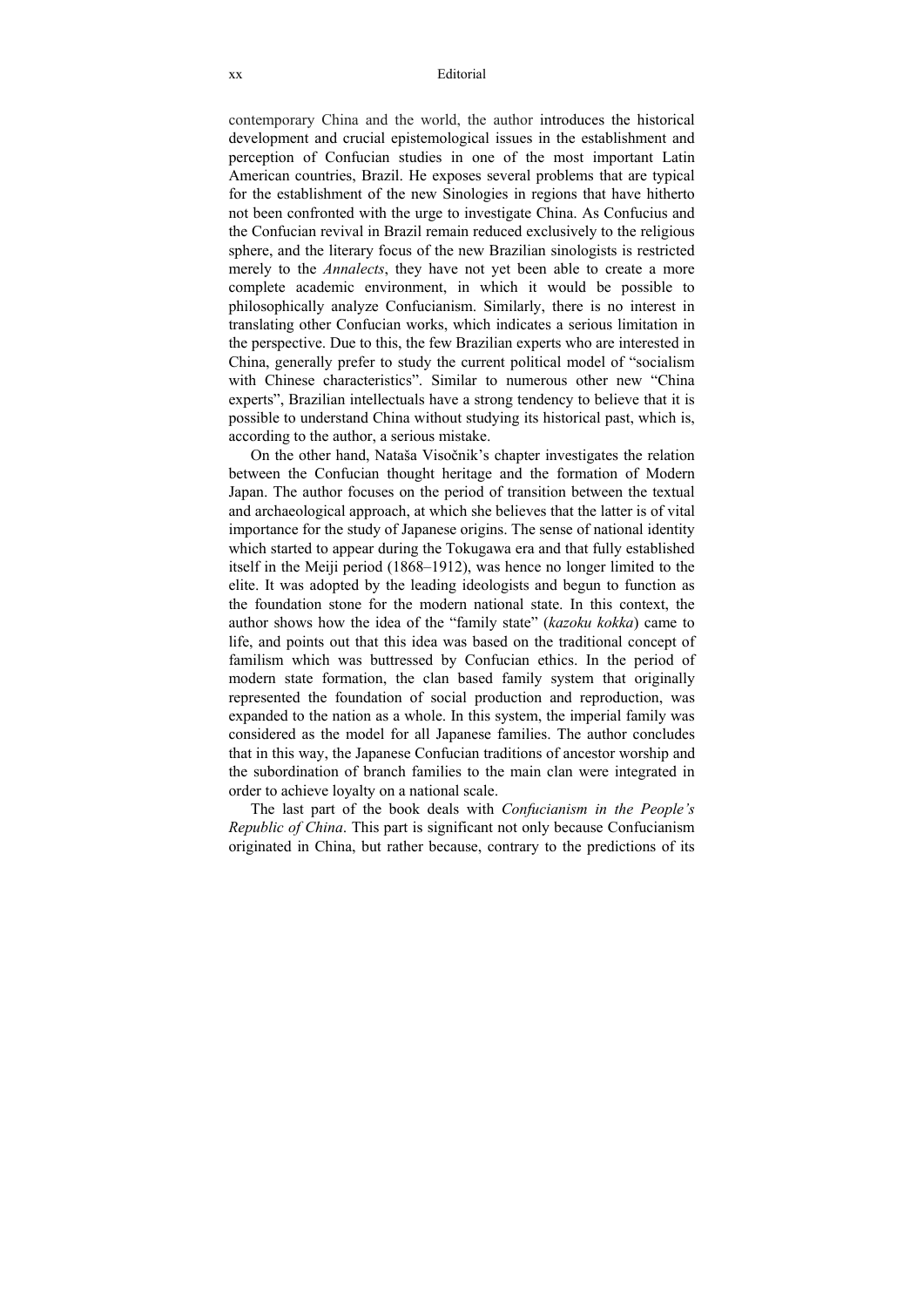demise and the dismissals of its relevance to contemporary China, it is evident that––at least as an ideology––it still holds high socio-political importance. With the rapid development of the liberal economic policy and the openness that accompanied it, the Confucian revival also spread in the P.R. China over the last two decades. Hence, the third group of essays is devoted to the development of the Confucian legacy and the new Confucian ideologies in contemporary China. The chapters collected in this part mainly try to shed light upon the issues dealing with the reasons and consequences of the fact that these new ideologies were necessary in order to compensate for the loss of the normative authority of the Chinese Communist party, for from the mid-1980s onwards, these ideologies were utilized in order to fill the so-called "vacuum of values", a function that had previously been entrusted to the orthodox socialist and communist value systems.

In the first chapter within this part, Mugur Zlotea explores the Confucian revival in the context of political and ideological discourses of the leading Communist party. By analyzing the current Chinese political discourse, the chapter tries to identify to what extent had the Confucian thought permeated the discourse of legitimization and how is it used by the party. It focuses on the relation between Confucianism and Marxism in the post 2012 period, i.e. after the nomination of Xi Jinping as the General Secretary of CCP's Central Committee. Through these analyses, the author identifies the new rhetoric devices that the CCP employs in an attempt to present itself to the Chinese citizens as the legitimate ruler of China. Due to the fact that the more "traditional" means of legitimization are no longer sufficient in ensuring the country's stability, the Chinese leaders had to come up with a new type of discourse that, besides the more "traditional" legitimising elements, appealed to traditional culture more than ever before. A critical approach to traditional culture and its integration into the "advanced socialist culture" is thus crucial to the existence of the Chinese Communist party. In the conclusion the author shows that even though classical Confucian concepts are still being used merely as ideological elements, which serve as propaganda tools for the party's legitimization, the so-called "Confucianization of the party" might become reality in the long run.

In the second chapter within this part, Ralph Weber critically explores the issue of the true "significance" of the Confucian revival in present-day China. He draws attention to the currently rather common tendencies of overemphasizing the political and social importance of this revival, since they can lead to severe misunderstandings of China's past and present. The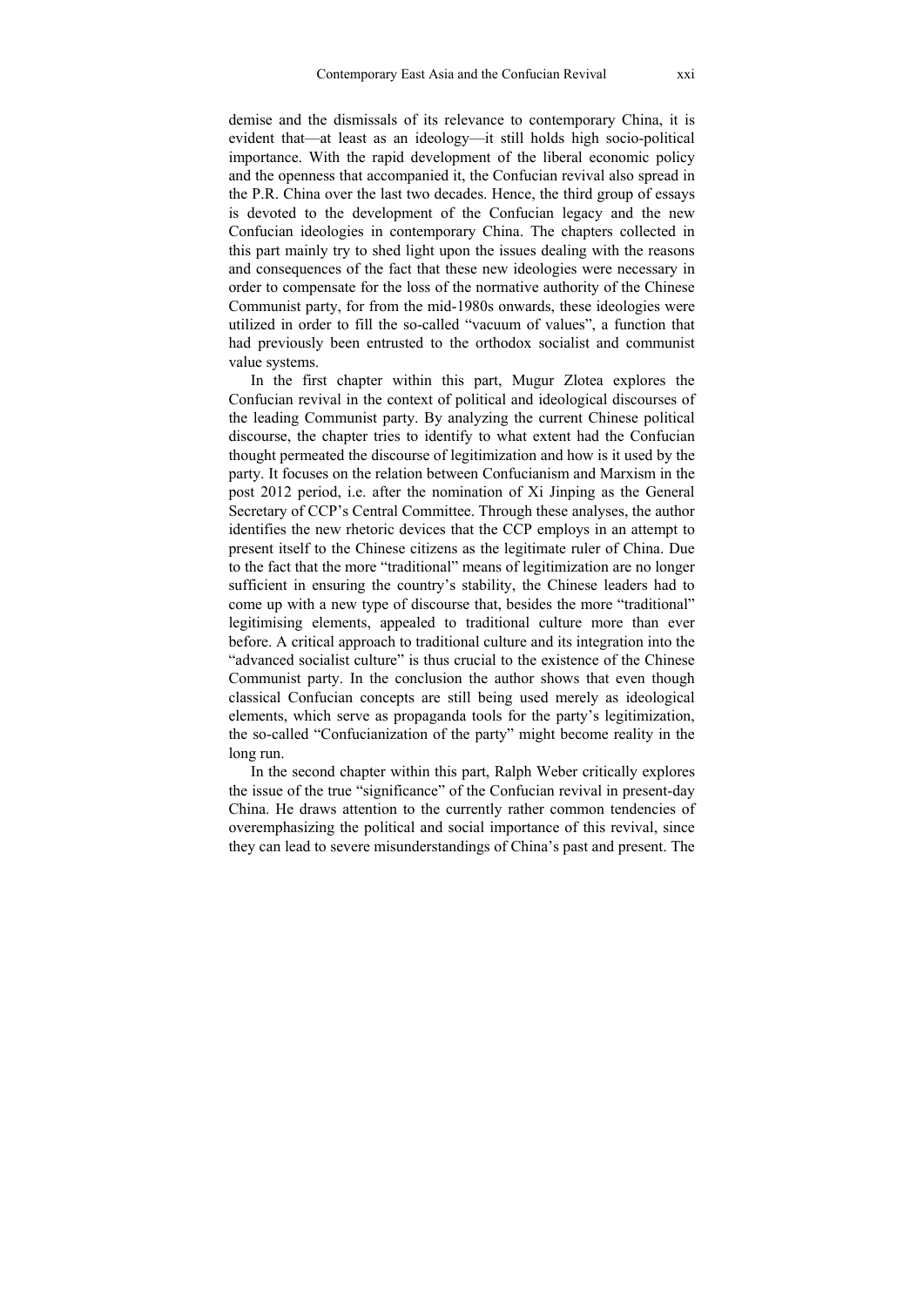#### xxii Editorial

author also points out that the revival of "substantial Confucianism", i.e. Confucianism of a critical size which has a genuine impact on society and/or on the daily Chinese politics, turned out to be an imaginative instance, an invention of Confucian scholars and various ideologists. He draws attention to the fact that the so-called Confucian revival is––when liberated from its political and economic dimensions––in fact a general revival of tradition and religion as such. In addition, he shows that the nowadays predominant tendencies to misuse Chinese intellectual tradition (which can certainly not be reduced to Confucianism as such) can be politically dangerous, since they can serve as tools for achieving certain agendas linked to vested interests and utilitarian power politics.

In the final chapter, Bart Dessein argues that (against the background of faltering Marxism-Leninism) socialist and Confucian values are increasingly contending for the position of the leading genuine ideal (i.e. the "Truth") in the prevailing rhetoric of the Chinese Communist party. In his view, the gradually disappearing socialist system that was once supposed to replace Confucian values forever has now created the ideological context that allows the Chinese Communist party to promote randomly selected "useful" Confucian values which are seen as having the ability to enhance the unified cohesion of the modern Chinese nation-state. The author claims that following the decline of the previously omnipresent communist ideology and with the emergence of its ideological contest between remaining Confucian nostalgia, the widespread hopes for a fair society and the rising longing for mythological "golden times", there is now space for a deliberate (and often false) use of past symbols that are presented as illustrations of the "Chinese revival".

Despite their heterogeneous variety, the common thread that links the chapters in the anthology in front of you is the presumption that in order to understand the relation between the Confucian heritage from the past and the current Confucian revival, we need to distinguish between original or classical Confucian thought and its ideological implications. This distinction is of utmost importance, as it indicates the type of differentiations that must be made in order to acquire a proper understanding of modern contemporary Confucianism and its theories and ideologies, while, as already pointed out, refuting the idea that it represents a monolithic theoretical formation. On the contrary, it includes a wide range of theoretical discourses based on a complex and heterogeneous tradition.

The authors of the book are Western experts in East Asian studies. Hence, our task is to build bridges between East Asian and Euro-American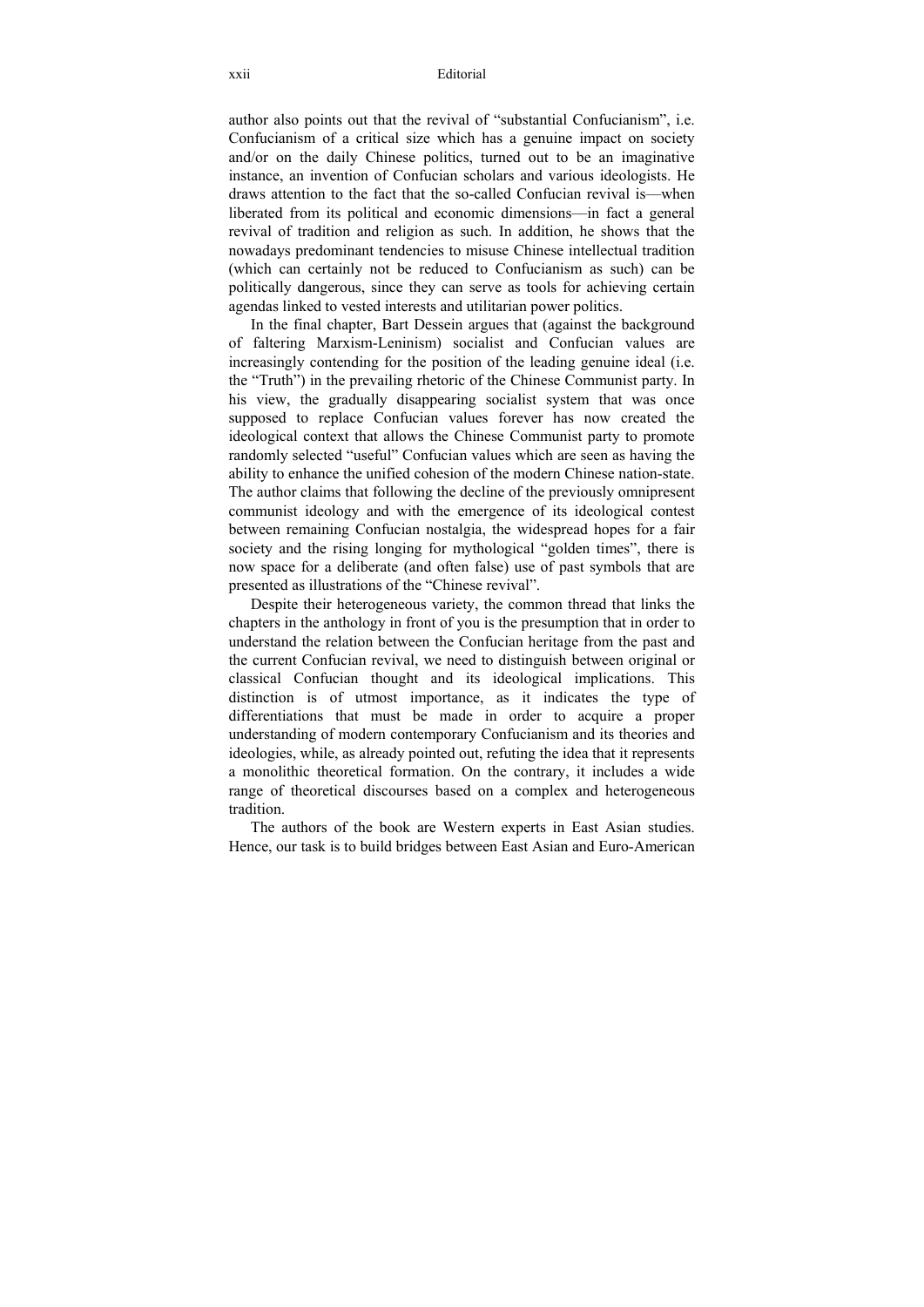regions. This task is not rooted merely in the recognition of a "different theoretical model", but in the relativization of the value systems and perception structures. What does this mean? It does certainly not mean that all values are equally positive, necessary or applicable. The relativization of the value systems simply means that we distance ourselves from the notion of absolute values. Since the dominant discourses in Western philosophical theory are based on the concept of truth, the awareness that there are very few objective, universally valid values, is of utmost importance for those Western scholars who deal with Confucian thought. While the value-systems that shape modern Western societies are based upon concepts such as individualism and free will, a strong sense of familism and belonging to community prevailed (and, to a certain extent, still does) in East Asian societies. Such concepts and identification patterns represent the foundations of different value system(s), which should thus be seen as being relative.

Thus, in spite of the fact that the so-called Confucian revival has often been (mis)used for various political and ideological purposes, the present anthology attempts to follow the notion that the so-called "vacuum of values" is responsible for the alienation of modern post-capitalist societies in the global world and, on this ground, raise the question as to whether this East Asian model is capable of generating a non-individualistic version of modernity. Several analyzes, contained in particular chapters, point in this direction, thus indicating that the purported relation between modernity and individualism, which international modernization theories have always viewed as "inevitable" or "intrinsic", might, in fact, be little more than an outcome of the Western historical paradigms. Hence, the book aims to show that learning from Confucius can be more than merely a mirror that reflects the past experience to those of us who live in the present.

Irrespective of their inherent differences, the essays collected in this book clearly show that we can establish true dialogues and create a common, truly interconnected, yet pluralistic world only by accepting the fact that all of us dwell in different cultural universes.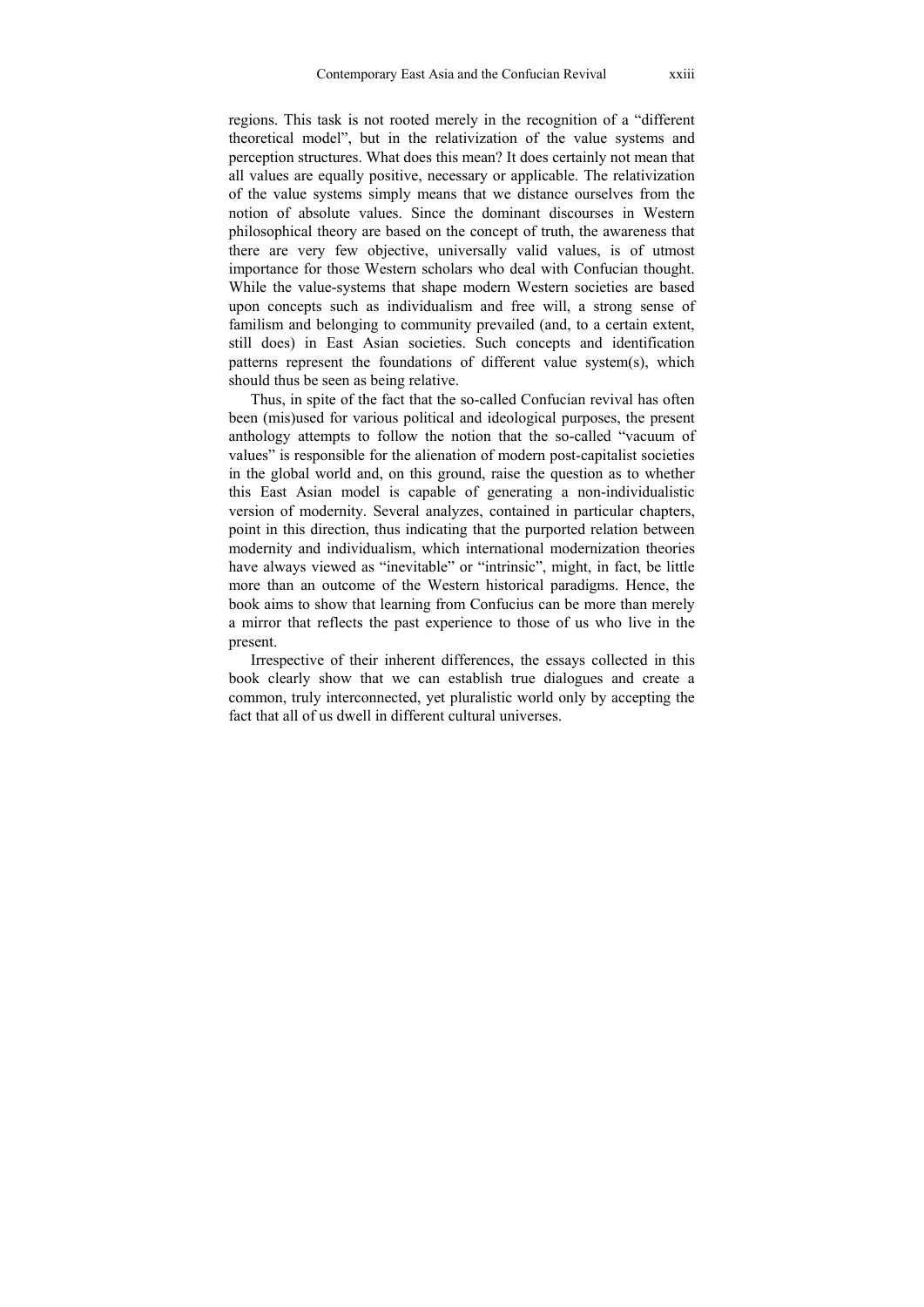#### xxiv Editorial

#### **Bibliography**

- Bendix, Reinhard. 1967. "Tradition and Modernity Reconsidered." *Comparative Studies in Society and History* 9 (3) (April): 292–346.
- Gusfield, Joseph R. 1967. "Misplaced Polarities in the Study of Social Change." *American Journal of Sociology* 72 (4) (January): 351–62.
- Kahn, Hermann. 1979. *World Economic Development: 1979 and Beyond*. Boulder: Westview Press.
- Li, Jinquan 李錦全, ed. 1996. *Xiandai xin rujia xua'an* 現代新儒家學案*.* Vol. 3. Beijing: Zhongguo shehui kexue chuban she.
- Makeham, John, ed. 2003. *New Confucianism. A Critical Examination.* New York: Palgrave Maximilians.
- Rošker, Jana S. 2013. *Subjektova nova oblačila idejne osnove modernizacije v delih druge generacije modernega konfucijanstva*, (Razprave FF). Ljubljana: Znanstvena založba Filozofske fakultete.
- Tu, Weiming. 2014. "Confucianism." In *Encyclopaedia Britannica*. Accessed March 13, 2014. http://global.britannica.com/EBchecked/ topic/132104/Confucianism/25455/The-historical-context#ref1008344.
- Vogel, Ezra F. 1961. "The Democratization of Family Relations in Japanese Urban Society." *Asian Survey* 1 (4): 18–24.
- Wood, Alan T. 2010. "Fire, Water, Earth and Sky: Global Systems History and the Human Prospect." *The Journal of The Historical Society* 10 (3) (September): 287–318.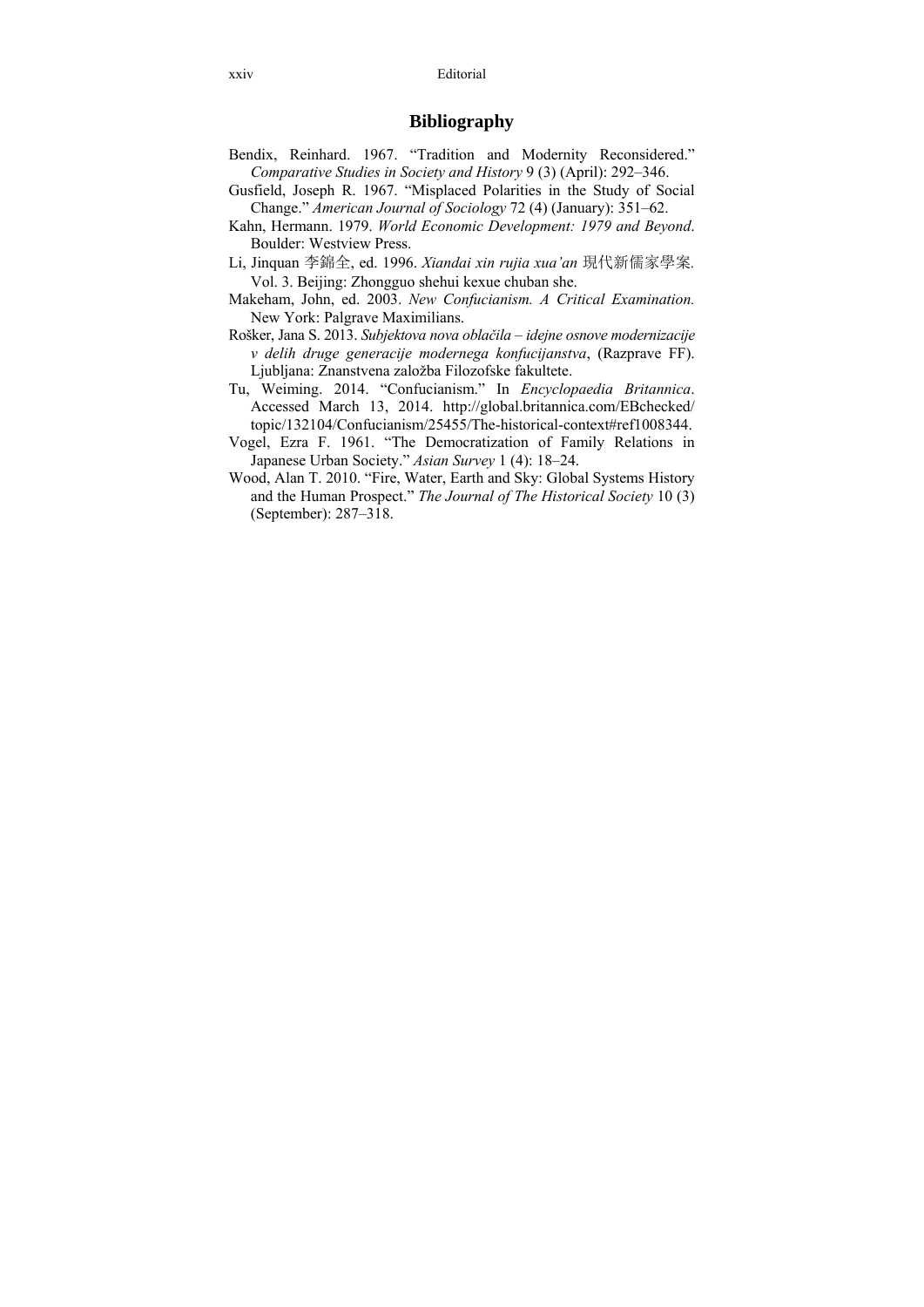## FOREWORD

## CONFUCIANIZED RATIONALITY: SOME REFLECTIONS ON EAST ASIA, WISDOM,  $AND$  SCIENCE<sup>1</sup>

## BART DESSEIN

#### **Introduction**

With the intriguing question "Is it a historic accident that humanity has reached its present state, characterized on the one hand by powers that were up to this moment unexpected, and on the other hand menaced by the very consequences of these powers?", Johannes Bronkhorst (2001, 35) touched upon the famous period of the "*Achsenzeit*"––as coined by Karl Jaspers in 1949, and on the question of the origin of the Western philosophical and scientific tradition. The "historic accident" he referred to, addresses the following questions: (1) What are the necessary conditions for a rational inquiry to develop? (2) Is rational inquiry a necessary condition for mental activity to be called "philosophy"? (3) Has rational inquiry created modern sciences charged with––at this moment–– still unexpected possibilities? (4) Will this same rational inquiry be the instrument that will rationalize––that is, philosophize––the consequences of the age of global science––itself the result of this rational inquiry, so as to enable contemporary man to define himself in the very tradition that created the feeling of "*Unbehagen*" to start with, and that he may be trying to overcome? In the continuation, some reflections on these issues are made. In doing so, the development of the East Asian traditions will be

 $\overline{a}$ 

<sup>&</sup>lt;sup>1</sup> This paper is a modified version of my keynote speech "Engaging China and the World", delivered at the inaugural session of the establishment of the European Association for Chinese Philosophy, Ljubljana, October 3, 2014.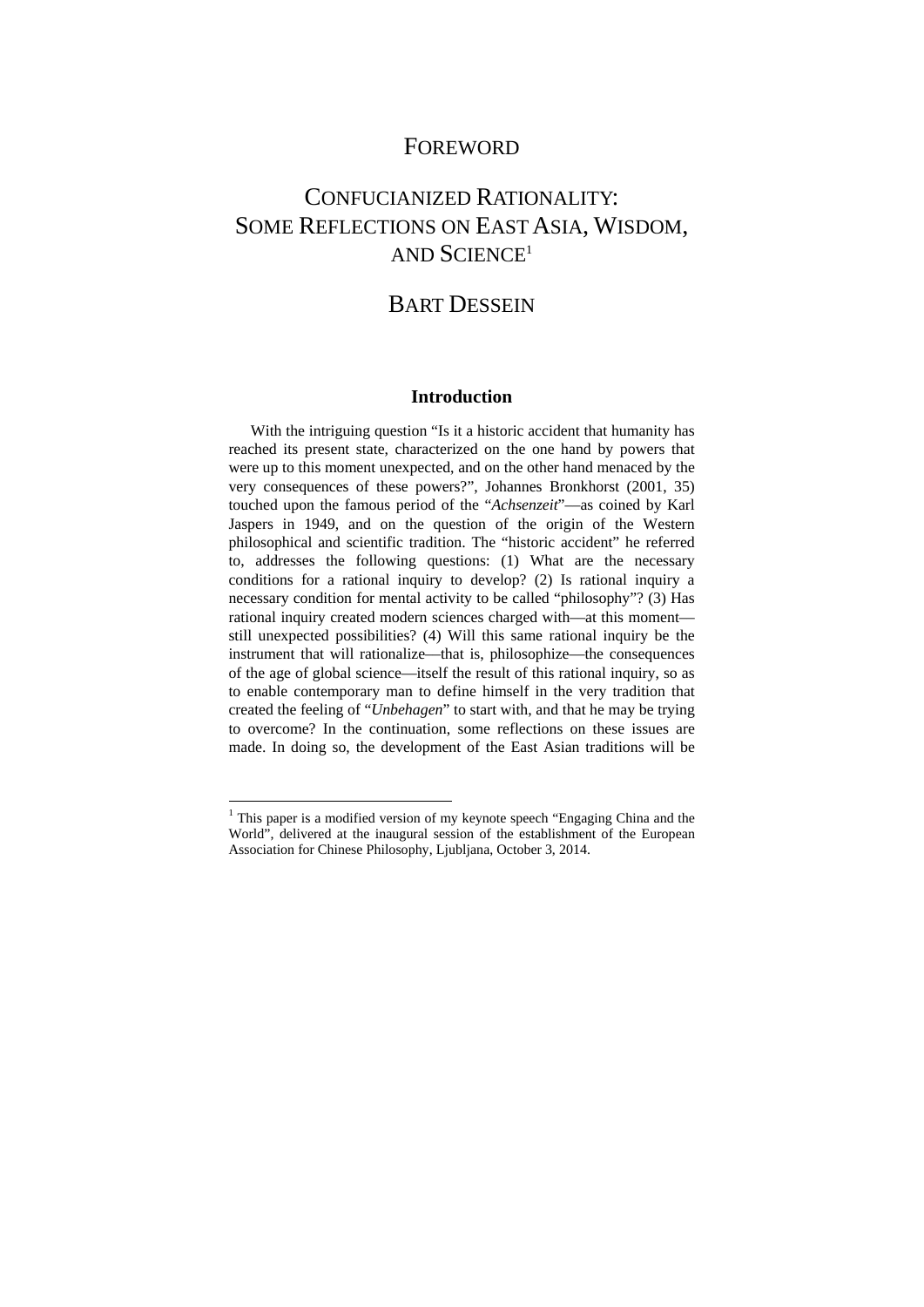contrasted with the development of the European philosophical and scientific traditions.

### **The Origin of Traditions of Rational Inquiry**

The early Greek Pyrrhonists, founded in the first century BCE, are known for their refusal to give judgments about anything that lies beyond direct perception. In their opinion such judgments could neither be affirmed nor denied, and therefore judgment was to be suspended. Any judgment on the non-evident would be merely a misuse of language in an attempt to represent in words what cannot be represented (see Kuzminski 2008, 134). In *A Treatise Concerning the Principles of Human Knowledge*, George Berkeley, the eighteenth century Anglo-Irish Bishop of Cloyne, maintained that "*esse*" was equal to "*percipi*" (Berkeley 1964, 42). With this, he denied the difference between reality (*esse*) and appearance (*percipi*), a claim that renders all statements as regards what could be beyond the realm of appearance futile. These two examples may suffice to illustrate that the development of a tradition of rational inquiry is not self-evident. For a tradition of rational inquiry to develop, thinkers have to accept the legitimacy of questions and critique, even if these are directed against the convictions that are sanctioned by intuition, tradition, or revealed truth. Rather than accepting and supporting the "revealed truth"––a typical "theological attitude"––rational inquiry is aimed at "*revealing* the truth" (see Bronkhorst 2001, 34). Such "rational investigation" is an instrument of human activity in the search of wisdom (*sophia*). Of course, belonging to a tradition of rational investigation does not make people cleverer. It is––it has to be stressed––merely a difference in "attitude", a different way of dealing with the world.

Because rational inquiry goes beyond intuition, tradition, or revealed truth, the "systems of rational thinking" have the possibility to cross the borders of the biotope in which they developed. This is important with respect to the following: when philosophy is characterized by rational inquiry, and when rational inquiry is the prerequisite for the development of a scientific tradition, philosophy becomes a scientific discipline. The question how many philosophical traditions developed in the history of mankind as a "rational inquiry" is therefore also the question how many scientific traditions developed––in regards to our contemporary *Unbehagen*. Scholarly opinion differs on this question (see Dessein 2001, 97). Frits Staal (1993, 16) differentiated between three scientific traditions: the West-Eurasian tradition which includes the European and Islamic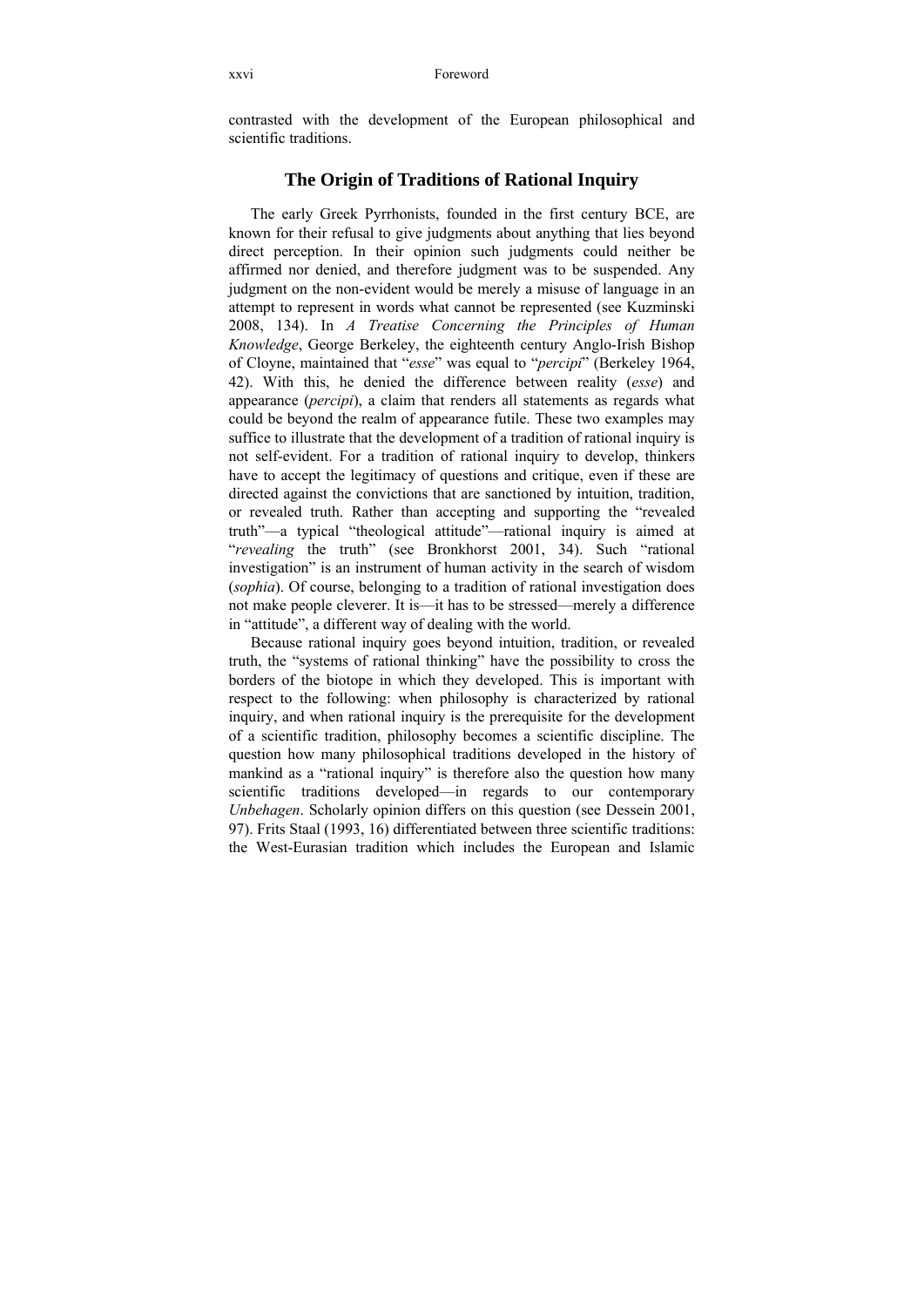scientific traditions, with the Greek tradition that is indebted to the Egyptians, Babylonians, Hittites and Phoenicians (see also Needham 1974, 55), the Indian tradition, and the Chinese tradition. Of these three traditions, according to Staal (1989, 308), the Indian and the Greek tradition are characterized by the accentuation of formal logic, a characteristic that would not apply to the Chinese tradition. Taking cultural (philosophical) borrowings in genuine developments into account, some scholars claimed that Greek philosophy is indebted to Indian philosophy (see Garbe 1987, 36–39; Conger 1952, 103, 105, 107, 109– 11). Richard Garbe (1987, 39–46), ascribes a definite Indian influence on Pythagoras (sixth century BCE), an influence that came through Persia.<sup>2</sup> Jean Przyluski (1932, 286) laid emphasis on the Iranian borrowings in both the Greek *and* the Indian tradition. This would thus reduce the number of traditions of rational inquiry to merely the Indo-Iranian-Greek tradition. As we will discuss in the continuation, the Indian––i.e. Buddhist––tradition has been of major importance also for China and, by consequence, for the entire East Asia (see Zürcher 1972; Ch'en 1973; Frankenhauser 1996; Harbsmeier 1998).

In a discussion on the origins of philosophical traditions, Christoph Harbsmeier (1998, 261) argued that rationality and argumentation "arise when a thinker seriously contemplates the pervasiveness of the possibility that he may be wrong, that he needs reasons and arguments to support the validity of his views". This makes the question as regards the rise of "philosophy" a contextual one: when were the circumstances such that the "philosophers" were confronted with the possible fallibility of (their) traditional concepts, and / or with the need to convince others of the correctness of their views.<sup>3</sup> In this respect Jana Rošker (2008, 2-3) has drawn attention to the striking similarity between the following statements by Socrates, Laozi and Zhuangzi: While Socrates stated: "I neither know nor think that I know",<sup>4</sup> hereby acknowledging, as he states, "the total depth of his ignorance while at the same time denying *a priori* the possibility of attaining any kind of 'real' recognition", Laozi, in chapter 71, stated:

知不知上

To know that you do not know is the best (*Ershi'er zi* 1988, 8b).

 2 For Persia see also Conger (1952, 124).

<sup>&</sup>lt;sup>3</sup> For the study of "context" see Scharfstein (1989).

<sup>4</sup> The Apology of Socrates in Plato (2001, 7).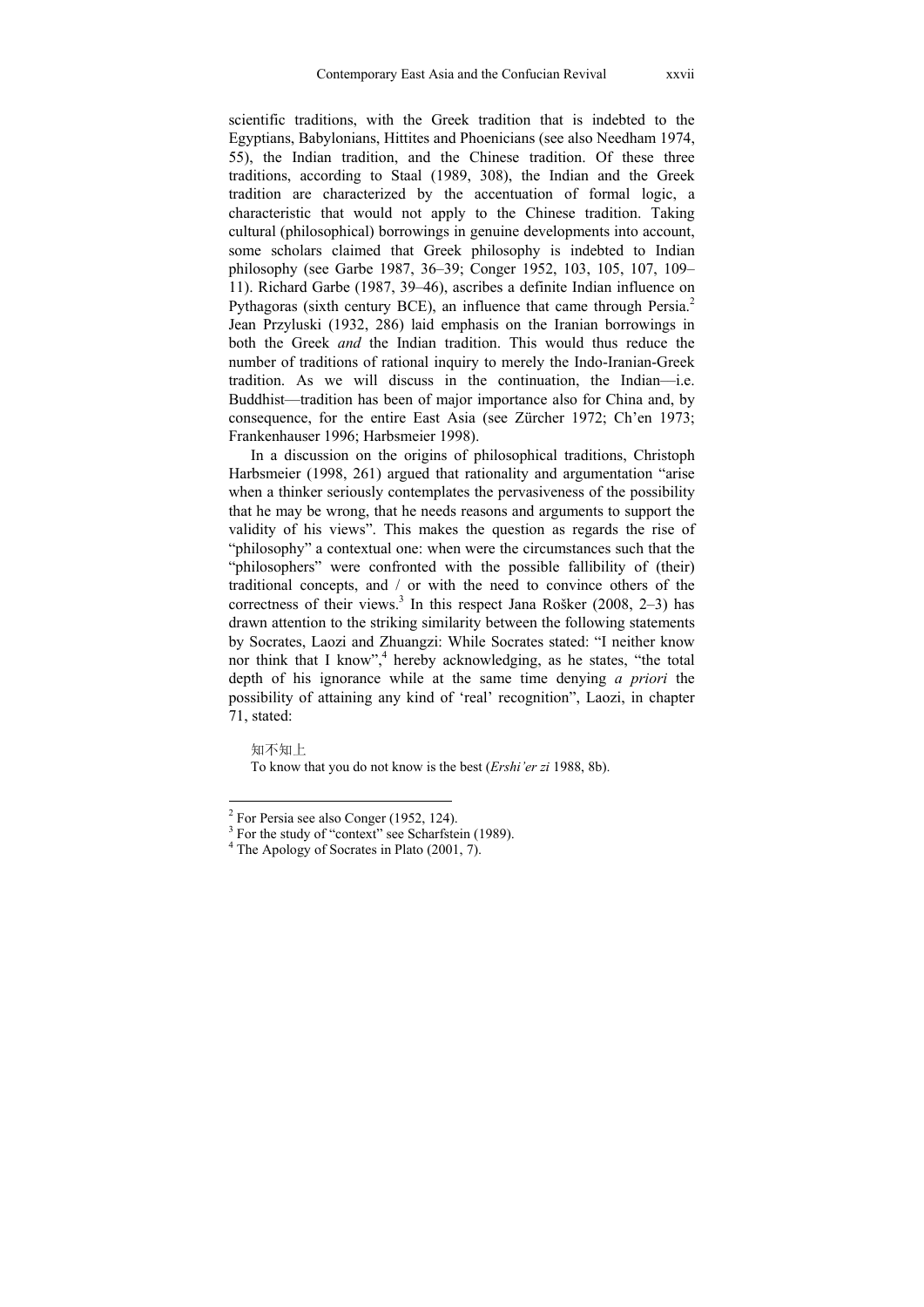while Zhuangzi was of the opinion that:

知止其所不知至矣 One who knows to stop at where he does not know has attained perfection (*Ershi'er zi* 1988, 18b).

It thus appears that Western and Chinese thinkers of the so-called *Achsenzeit* were concerned with questions related to the theory of knowledge. "Similar" conducive conditions for the development of "rational inquiry" are therefore likely to have existed in both the Western and Chinese cultural spheres<sup>5</sup> (see also Dessein 2001, 98–103).

Aristotle (384–322 BCE) defined "*Sophia*" as "*theoria*". The concept of "theoretical knowledge" was hereby opposed to "practical knowledge", i.e., knowledge relating to human (social) behaviour. Aristotle favoured theoretical knowledge, for theoretical knowledge is the most useful type of knowledge for practical aims, as this kind of knowledge requires an absolute abstraction of the practical aim (see Bowra 1958, 86). Greek "*Sophia*" thus finds its aim "in" the world. In Platonean (428–348 BCE) and Aristotelian philosophy, wisdom deals with the practical lives of humans in society<sup>6</sup> (see Dessein 2001, 101–2). While discussing the Greek case, Geoffrey Lloyd (1979, 255) remarked that one may presume that in situations in which citizens can openly debate the way in which the state is to be governed, there are less inhibitions––at least within some circles of society––to defy the rooted assumptions and beliefs about natural phenomena, gods or the origin or order of things, and he continues that Greek antiquity was not only characterized by exceptional intellectual developments, but also by a unique political situation and that—it is important to note—*these two appear to be connected*<sup>7</sup> (Lloyd 1979, 258).

China witnessed major political developments at the beginning of the sixth century BCE. Without wanting to overstress the "institutional" aspect of the so-called Jixia (lit. near the Ji [Gate of the Capital of the Qi state]) Academy, founded by Duke Huan, ruler of the feudal state of Qi, in approximately  $360$  BCE,<sup>8</sup> it is important to note that Duke Huan is known

 $^5$  On the notion of "similarity" see Scharfstein (1978, 28 ff).<br>  $^6$  This contradicts Mou Zongsan's (1963, 15) claim that Gr

 $6$  This contradicts Mou Zongsan's (1963, 15) claim that Greek philosophy started as a concern for nature and not with the arrangement of human life.

 $<sup>7</sup>$  The emphasis is mine (B.D.).</sup>

 $8$  Lloyd and Sivin (2002, 30–35) remarked that modern philosophy historians have wishfully invented a Jixia Academy that would resemble a meeting place for intellectuals, comparable to a contemporary research center. However, they claim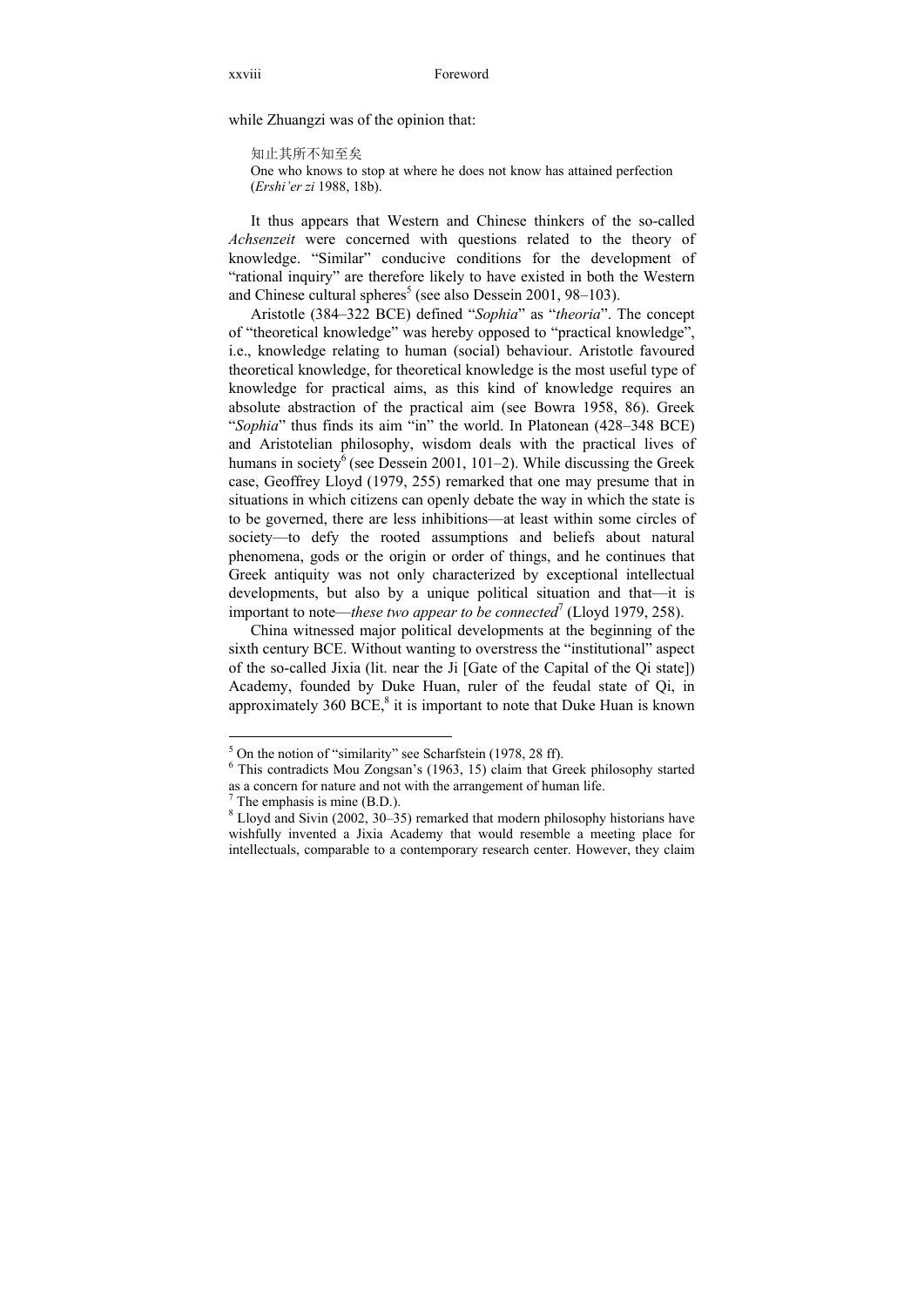for having invited a variety of scholars––Confucian, Daoist and other––to his court to advise him on political matters. Similar as in ancient Greece in China the circumstances that were essential for the development of a tradition of rational inquiry––i.e. free discussion that is not inhibited by all sorts of questions, even in domains that might infringe on other sources of authority––appear to have been present.

However, Chinese thinkers from the "One Hundred Philosophical Schools" period differed from their Greek counterparts in the moral values with which their quest was laden.<sup>9</sup> Although the political circumstances in Warring States China may have been similar to those in ancient Greece, the Chinese "attitude" was different. No matter how different in their approach to the contemporary situation the different Chinese "philosophies" that developed in the sixth and fifth centuries BCE were, they also shared the characteristic that they were oriented towards the past, rather than towards the future: Chinese "philosophers" primarily aimed to reconstruct a glorified historical period, predating the political and social turmoil of their time (Bauer 2006, 37). This determination explains why it was the sagely origin rather than the authority of demonstration that determined the statement's authority (see Lloyd and Sivin 2002, 193). Various scholars have repeatedly claimed that the unification of the empire in the Qin dynasty (221–206 BCE) and the victory of Confucianism in the Han dynasty (206 BCE–220 CE) had a devastating impact on the development of "rational inquiry" as defined here (see Lloyd and Sivin 2002, 27). In the Confucian Han dynasty, the development of philosophy in different directions that existed as a result of the numerous feudal states, each with their own ruler and his particular need for advice, came to a halt. Scholarship became highly institutionalized and bureaucratized, and the philosophical profession was organized in "schools" (*jia* 家) of thought.

Belonging to a "school of thought" is essentially a matter of transmitting knowledge. On this, the third century BCE *Lüshi chunqiu* 呂氏春秋 (*Spring and Autumn of the Lü Clan*) informs us as follows:

 $\overline{a}$ 

that the only evidence that could lead one to perceive that the Jixia Academy was such a center, is the title "Senior Grand Master", a honorary title with no institutional status attached to it. For the interpretation of the Jixia Academy as a center of learning: see Makeham (1994). See also Sivin (1995, Chapter 4); Lee (2000, 44–46).

 $9^9$  For more on this see Lloyd and Sivin (2002, 2). On the Chinese concept "school" see further.